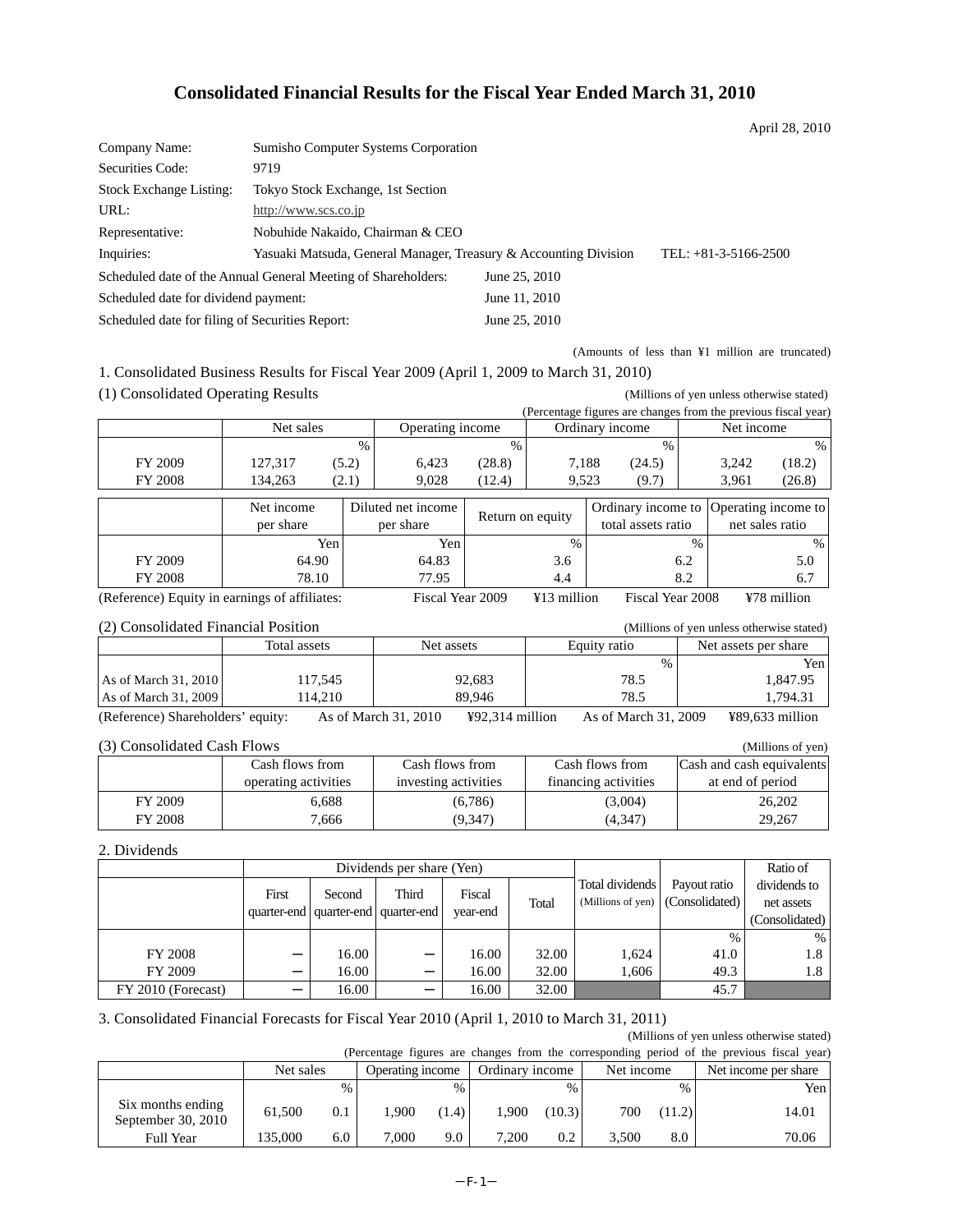- 4. Other
	- (1) Changes in significant subsidiaries during the period (changes of specified subsidiaries resulting in changes in the scope of consolidation): None
	- (2) Changes in accounting principles, procedures, disclosure methods, etc., in connection with the preparation of consolidated financial statements (to be stated in the "Changes of Significant Items to the Basis of Preparation of Consolidated Financial Statements")
		- 1) Changes in line with revisions to accounting and other standards: Yes
		- 2) Changes in items other than 1) above: None
		- Note: Please refer to "Changes of Significant Items to the Basis of Preparation of Consolidated Financial Statements" on page 29 for details.
	- (3) Number of shares issued (Common stock)
		- 1) The number of shares issued as of the period-end (including treasury stock)

|    | As of March 31, 2010                                        | 54,291,447 shares |
|----|-------------------------------------------------------------|-------------------|
|    | As of March 31, 2009                                        | 54,291,447 shares |
| 2) | The number of shares of treasury stock as of the period-end |                   |

| As of March 31, 2010 | 4,336,711 shares |
|----------------------|------------------|
| As of March 31, 2009 | 4,337,127 shares |

Note: Please refer to "Per Share Information" on page 33 for details regarding the number of shares used to calculate net income per share on a consolidated basis.

#### (Reference) Summary of Non-Consolidated Business Results

- 1. Non-Consolidated Business Results for Fiscal Year 2009 (April 1, 2009 to March 31, 2010)
- (1) Non-Consolidated Operating Results (Millions of yen unless otherwise stated)

|                |            |               |                    |        |                 |        | (Percentage figures are changes from the previous fiscal year) |        |
|----------------|------------|---------------|--------------------|--------|-----------------|--------|----------------------------------------------------------------|--------|
|                | Net sales  |               | Operating income   |        | Ordinary income |        | Net income                                                     |        |
|                |            | $\frac{0}{0}$ |                    | $\%$   |                 | %      |                                                                | $\%$   |
| FY 2009        | 122,724    | (3.5)         | 6,725              | (26.7) | 7,963           | (17.3) | 4,265                                                          | 2.0    |
| <b>FY 2008</b> | 127,189    | (1.8)         | 9,177              | (3.6)  | 9,625           | (2.7)  | 4,184                                                          | (16.6) |
|                | Net income |               | Diluted net income |        |                 |        |                                                                |        |
|                | per share  |               | per share          |        |                 |        |                                                                |        |
|                |            | Yen           |                    | Yen    |                 |        |                                                                |        |
| FY 2009        |            | 84.98         |                    | 84.88  |                 |        |                                                                |        |
| <b>FY 2008</b> |            | 82.23         |                    | 82.18  |                 |        |                                                                |        |

|                      | (2) Non-Consolidated Financial Position |            | (Millions of yen unless otherwise stated) |            |
|----------------------|-----------------------------------------|------------|-------------------------------------------|------------|
|                      | Total assets                            | Net assets | Equity ratio                              | Net assets |
|                      |                                         |            |                                           | per share  |
|                      |                                         |            | $\%$                                      | Yen l      |
| As of March 31, 2010 | 117.210                                 | 93.141     | 79.3                                      | 1,852.55   |
| As of March 31, 2009 | 111.613                                 | 89.392     | 80.0                                      | 1,779.05   |
|                      |                                         |            |                                           |            |

(Reference) Shareholders' equity: As of March 31, 2010 ¥92,993 million As of March 31, 2009 ¥89,303 million

#### Cautionary Statement Concerning Forward-Looking Statements and Other Explanatory Notes

This report includes forward-looking statements relating to our future plans, objectives, forecasts, expectations and intentions. The forward-looking statements reflect management's current assumptions and expectations of future events, and accordingly, they are inherently susceptible to uncertainties and changes in circumstances and are not guarantees of future performance. Actual results may differ materially, for a wide range of possible reasons, including general industry and market conditions and general international economic conditions. In light of the many risks and uncertainties, you are advised not to put undue reliance on these statements.

With regard to the assumptions on which financial forecasts are based and other explanatory notes in connection with the use of financial forecasts, please refer to "1. Business Results (1) Analysis of Business Results" on page 8.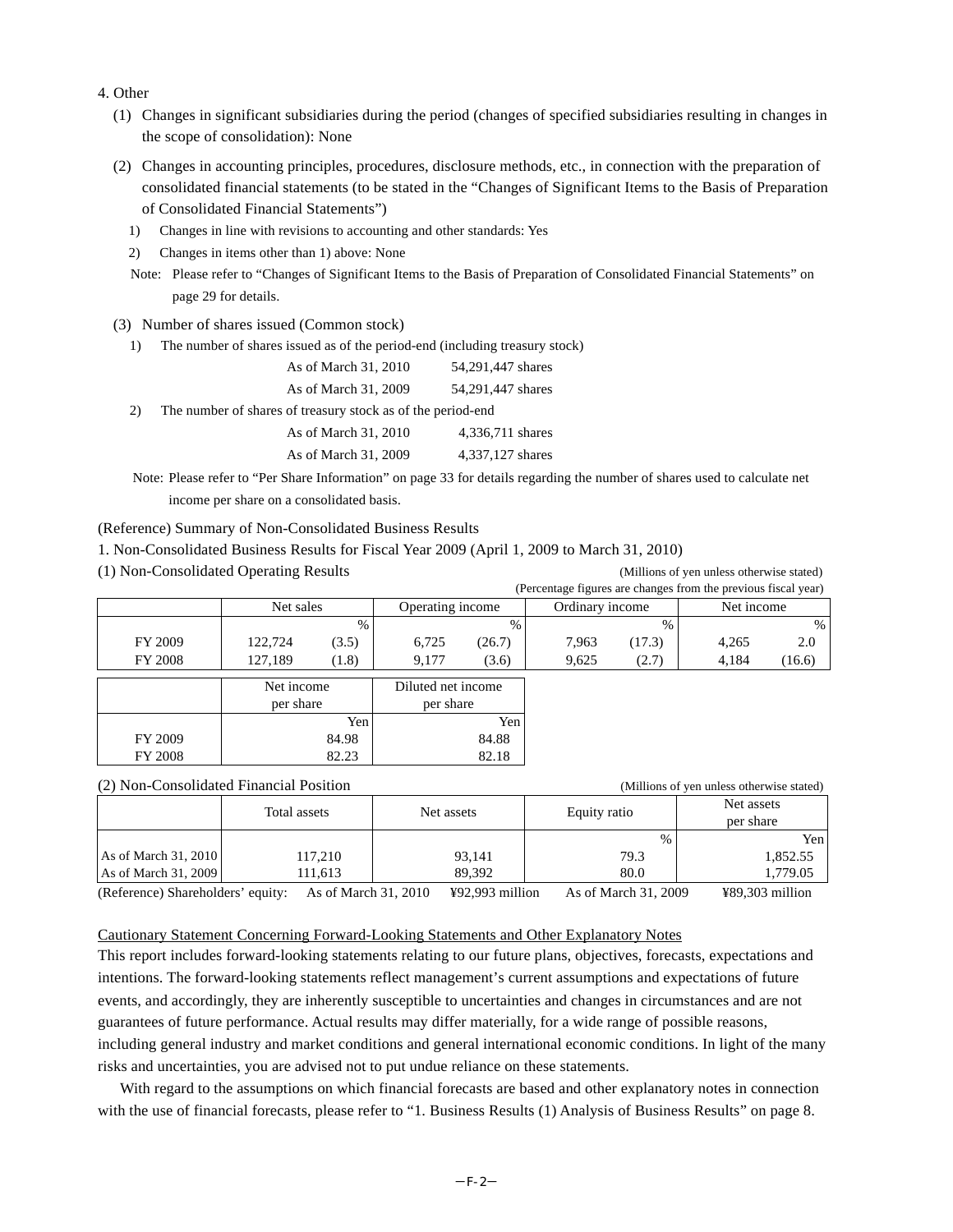## **1. Business Results**

#### **(1) Analysis of Business Results**

There emerged signs that the Japanese economy had begun to rally in the consolidated fiscal year ended March 31, 2010 (fiscal year 2009). This was largely attributable to the positive impacts of various economic policies implemented both in Japan and abroad. In overall terms, however, the self-sustaining upswing in domestic privatesector demand was weak. Together with a high jobless rate, the employment and general operating environment reflected persistent and severe business conditions.

With steady progress achieved in inventory management and the recovery recorded by various newly emerging economies, particularly throughout Asia, exports and production entered a growth trajectory. In addition, visible signs of a positive turnaround in corporate-sector earnings became evident, with business sentiment, largely among major corporations within the manufacturing sector, on the improve. In contrast, small and medium-sized enterprises continued to adopt a cautious view of the business conditions. Despite signs that the drop in capital investment had bottomed out, the ongoing sense of overcapacity was still strong. Thus capital investment was soft throughout the fiscal year.

In terms of the business environment for the industries in which Sumisho Computer Systems Corporation ("SCS" or "the Company") is involved, trends in Japan's corporate-sector software investment saw a substantial decline in the fiscal year under review. Individual companies took an increasingly strict stance toward the assessment and consideration of IT investments. Outlays were restricted to strategic investments that would provide opportunity for new demand or investments that would guarantee a clearly defined cost-benefit performance such as cost efficiency enhancement. In this regard, the corporate sector has adopted a highly selective approach toward IT investment. Under these circumstances, the decline in project numbers and scale became more and more prominent contributing to an extremely constricted and competitive business environment for the industry.

Despite this cautious business sentiment, senior executives recognize the importance of strategic IT investment in medium- to long-term business development and growth. Large corporations in particular drove relatively solid flows of IT investment into R&D, improvements in management efficiency as well as into renewal of enterprise resource planning (ERP) systems to strengthen operating platforms in connection with industry reorganizations.

Taking all of the aforementioned into consideration, the Company took steps to bolster its business and operating base in fiscal year 2009 by implementing the following initiatives.

- **·** Placed greater emphasis on business selection and concentration Implemented measures aimed at improving and reinforcing business profitability including the rationalization of or withdrawal from unprofitable businesses of subsidiaries; strengthened the overall business base of the SCS Group.
- **·** Placed additional weight on efforts to strengthen global services Engaged in activities designed to advance SCS Group's global client support, including the enhancement of overseas bases.
- **·** Undertook to augment the packaged software business Fortified sales management module functions and promoted marketing strategies for ProActive, the Company's proprietary ERP package software.
- **·** Endeavored to further deepen relationships with existing key client companies for the fiscal year under review, who focus on domestic demand.
- **·** Promoted in-house development within the SCS Group, including offshore software production to improve productivity and increase cost efficiency of the outsourced businesses. At the same time, enhanced software quality as well as development process efficiency while engaging in an ongoing review of standards processes for systems development.
- **·** Bolstered internal controls and undertook a review of operations aimed at upgrading information security. For example, pushed forward with preparations for a reconstruction of the Company's ERP system in an effort to pursue greater efficiency in all business processes.

Guided by the aforementioned initiatives, in the consolidated fiscal year ended March 31, 2010, the SCS Group's net sales decreased 5.2% compared with the previous fiscal year, to ¥127,317 million, due to a sales decline to export-related manufacturers and to financial institutions including security firms as well as a sales decline of network-related hardware, while sales to distributors increased. Ordinary income fell 24.5% year on year to ¥7,188 million due to the lower earnings in line with the downturn in business within each of the aforementioned sectors.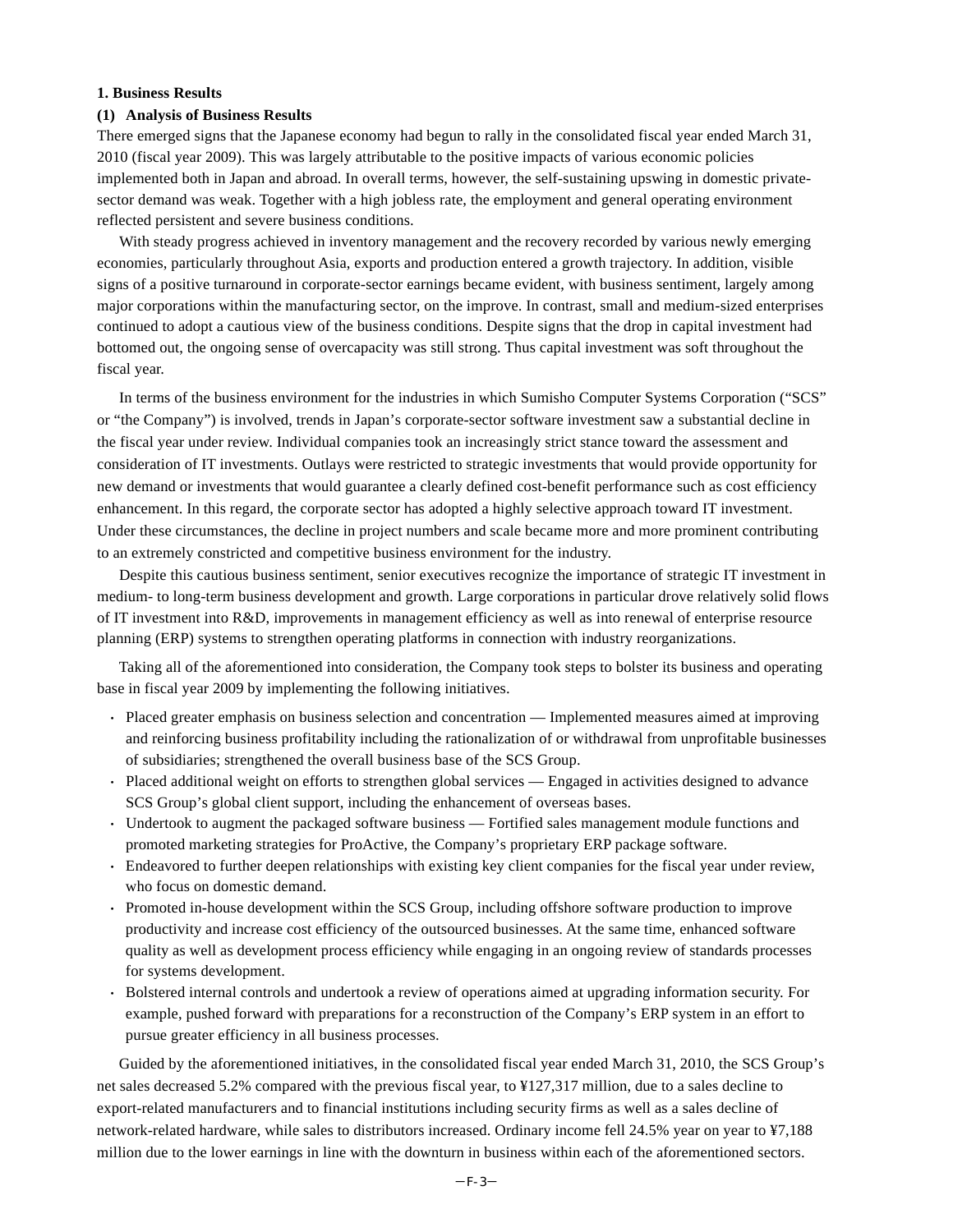Net income decreased 18.2% compared with the previous fiscal year, to ¥3,242 million. This was partly attributable to extraordinary loss on liquidation of consolidated subsidiaries and write-down on valuation of relevant goodwill and software.

|                             |         |                                      |         |                                   |                | (Units: Millions of Yen, %) |  |
|-----------------------------|---------|--------------------------------------|---------|-----------------------------------|----------------|-----------------------------|--|
|                             |         | Fiscal Year 2008<br>Fiscal Year 2009 |         | Increase / Decrease               |                |                             |  |
|                             |         | (April 1, 2008 to March 31, 2009)    |         | (April 1, 2009 to March 31, 2010) |                |                             |  |
|                             | Amount  | Share $(\%)$                         | Amount  | Share $(\%)$                      | Amount         | Y o Y                       |  |
|                             |         |                                      |         |                                   | changes $(\%)$ |                             |  |
| <b>Industrial Solutions</b> | 66,968  | 49.9                                 | 62,329  | 49.0                              | (4,639)        | (6.9)                       |  |
| <b>ERP</b> Solutions        | 16,440  | 12.2                                 | 14,850  | 11.7                              | (1,589)        | (9.7)                       |  |
| <b>Platform Solutions</b>   | 50,854  | 37.9                                 | 50,137  | 39.3                              | (717)          | (1.4)                       |  |
| Total                       | 134,263 | 100.0                                | 127,317 | 100.0                             | (6,946)        | (5.2)                       |  |

The SCS Group's sales by type of solution for the consolidated fiscal year under review were as follows:

# (Industrial Solutions)

In Industrial Solutions, sales declined 6.9% from the same period last year, to ¥62,329 million, as a decline in sales to manufacturers and to financial institutions including securities firms, along with the accounting effect of a merger with a subsidiary during the previous fiscal year, offset stronger sales to distributors and to the telecommunications and transportation industry.

# (ERP Solutions)

In ERP Solutions, sales slipped 9.7% from the same period last year, to ¥14,850 million, mainly because a fall in sales to industries such as distributors, more than offset a rise in sales to manufacturers and financial institutions.

## (Platform Solutions)

In Platform Solutions, sales were down 1.4% from the same period last year, to ¥50,137 million, due mainly to lower sales to the telecommunications industry outweighing stronger sales to distributors.

Sales for the consolidated fiscal year under review classified by software development, information processing and packaged software/hardware were as follows.

(Units: Millions of Yen, %)

| $\sim$ 0.11.00. 1.1.11.11.01.10 0.1 1.01.1, 70 |                                                           |              |                                                       |              |                     |                         |
|------------------------------------------------|-----------------------------------------------------------|--------------|-------------------------------------------------------|--------------|---------------------|-------------------------|
|                                                | Fiscal Year 2008<br>$ $ (April 1, 2008 to March 31, 2009) |              | Fiscal Year 2009<br>(April 1, 2009 to March 31, 2010) |              | Increase / Decrease |                         |
|                                                | Amount                                                    | Share $(\%)$ | Amount                                                | Share $(\%)$ | Amount              | Y o Y<br>changes $(\%)$ |
| Software<br>Development                        | 49,182                                                    | 36.6         | 43.376                                                | 34.1         | (5,805)             | (11.8)                  |
| <b>Information Processing</b>                  | 35,702                                                    | 26.6         | 36,083                                                | 28.3         | 381                 | 1.1                     |
| Packaged<br>Software/Hardware                  | 49.379                                                    | 36.8         | 47.856                                                | 37.6         | (1,522)             | (3.1)                   |
| Total                                          | 134,263                                                   | 100.0        | 127.317                                               | 100.0        | (6,946)             | (5.2)                   |

# (Software Development)

In Software Development, sales declined 11.8% from the same period last year, to ¥43,376 million, due mainly to a drop in sales to manufacturers and to financial institutions including securities firms, which offset higher sales to the telecommunications and transportation industry.

# (Information Processing)

In Information Processing, sales were up 1.1% from the same period last year, to ¥36,083 million, thanks to a rise in sales to distributors and other industries, which offset a drop in shipments to manufacturers, and to the accounting effect of the merger with a subsidiary during the previous fiscal year.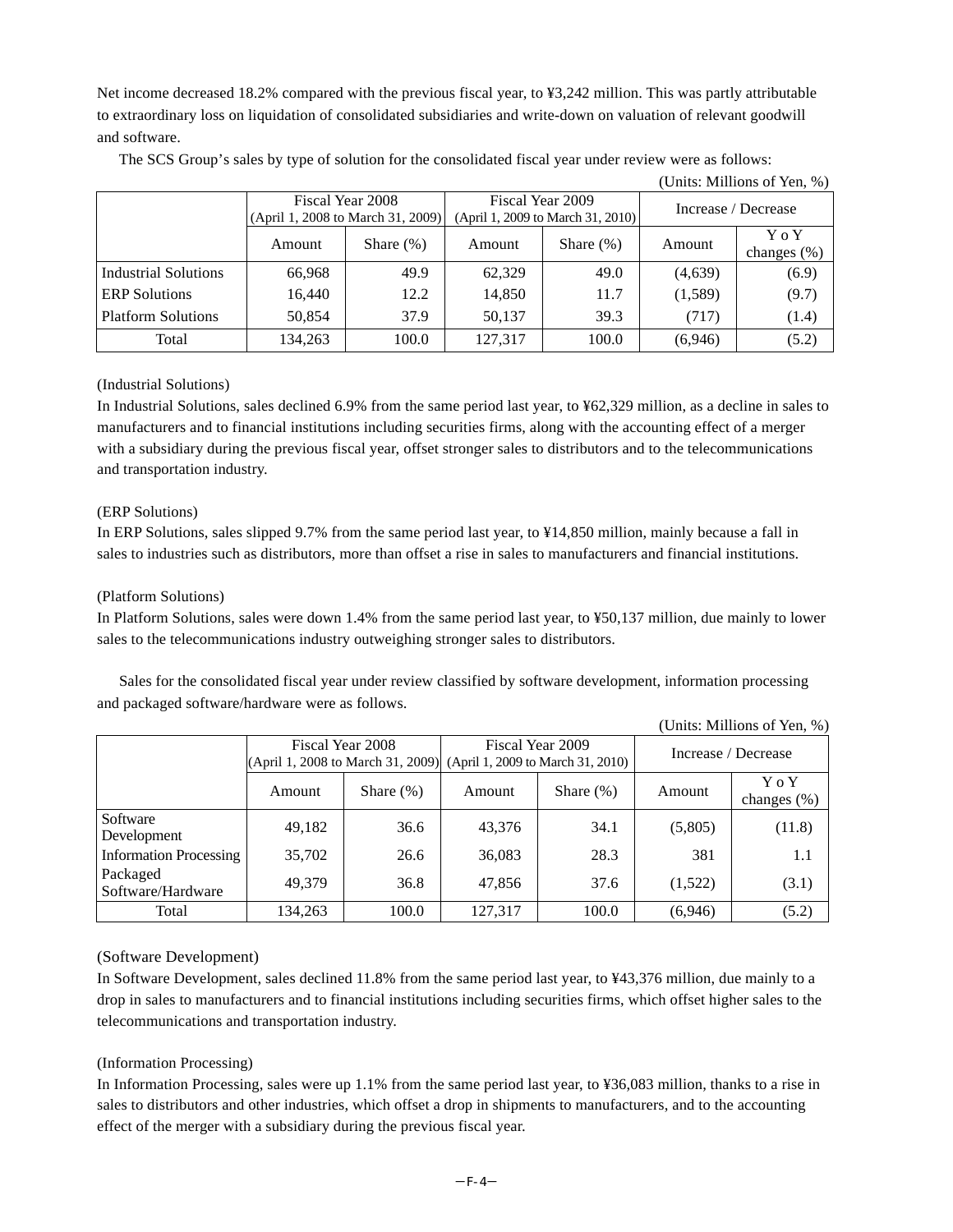#### (Packaged Software/Hardware)

In the Packaged Software/Hardware sales segment, a year-on-year fall in sales to manufacturers and the telecommunications industry, and lower sales to academic institutions during the previous fiscal year, among other factors, outweighed a rise in shipments to distributors and other industries. As a result, sales were down 3.1% from the same period last year, to ¥47,856 million.

#### Fiscal Year 2010 Outlook

The Japanese economy is projected to experience a steady recovery on the back of robust external demand throughout Asia including China, and the improving performance of the major manufacturers expanding their footprint in Asian countries as well as non-manufacturers and small and medium-sized enterprises. Also, there are signs that the decline in capital investment by the corporate sector has bottomed out. Nonetheless, potential economic downside risks remain with persistently harsh employment conditions, the uncertain outlook for the world economy, especially in Europe, and continued deflation in Japan.

Cutbacks in IT investment are projected to persist for the foreseeable future business environment as client companies have continued to stringently evaluate the validity and necessity of IT investment. On a brighter note, certain companies are expected to actively leverage IT investment to boost competitive advantage and enhance group operating efficiency in efforts to secure long-term business development and growth; many of them are anticipated to enter an upward IT investment spiral after they confirm improved business performance.

Under these circumstances, the SCS Group will endeavor to execute several measures including the expansion of our revenue base, improvement of business quality and enhancement of human resources and technological capabilities in an effort to become a top tier IT service provider.

In specific terms, the SCS Group will (1) strengthen its business screening capabilities and allocate personnel, capital and other management resources to priority and new business fields; (2) improve its IT service quality taking into consideration the shift in the IT industry from an emphasis on customized software development to service delivery; and (3) focus on implementing priority measures aimed at enhancing human resources and technological capabilities, including efforts to foster advanced IT and global personnel. At the same time, SCS will promote growth through M&A and business alliances as a part of the overarching goal to further bolster and expand the Company's business and earnings base.

In promoting and pursuing each of the aforementioned management initiatives, consolidated financial forecasts for the fiscal year ending March 31, 2011 are as follows.

|                               | (Units: Millions of Yen, %) |          |  |
|-------------------------------|-----------------------------|----------|--|
|                               | Full year forecast          | YoY      |  |
| Consolidated net sales        | 135,000                     | $+6.0\%$ |  |
| Consolidated operating income | 7.000                       | $+9.0\%$ |  |
| Consolidated ordinary income  | 7.200                       | $+0.2\%$ |  |
| Consolidated net income       | 3.500                       | $+8.0\%$ |  |

The forward-looking statements including financial forecasts reflect management's current assumptions and expectations of future events, and accordingly, they are inherently susceptible to uncertainties and changes in circumstances and are not guarantees of future performance. Actual results may differ materially, for a wide range of possible reasons, including general industry and market conditions and general international economic conditions. The forecasts themselves may be revised in the future.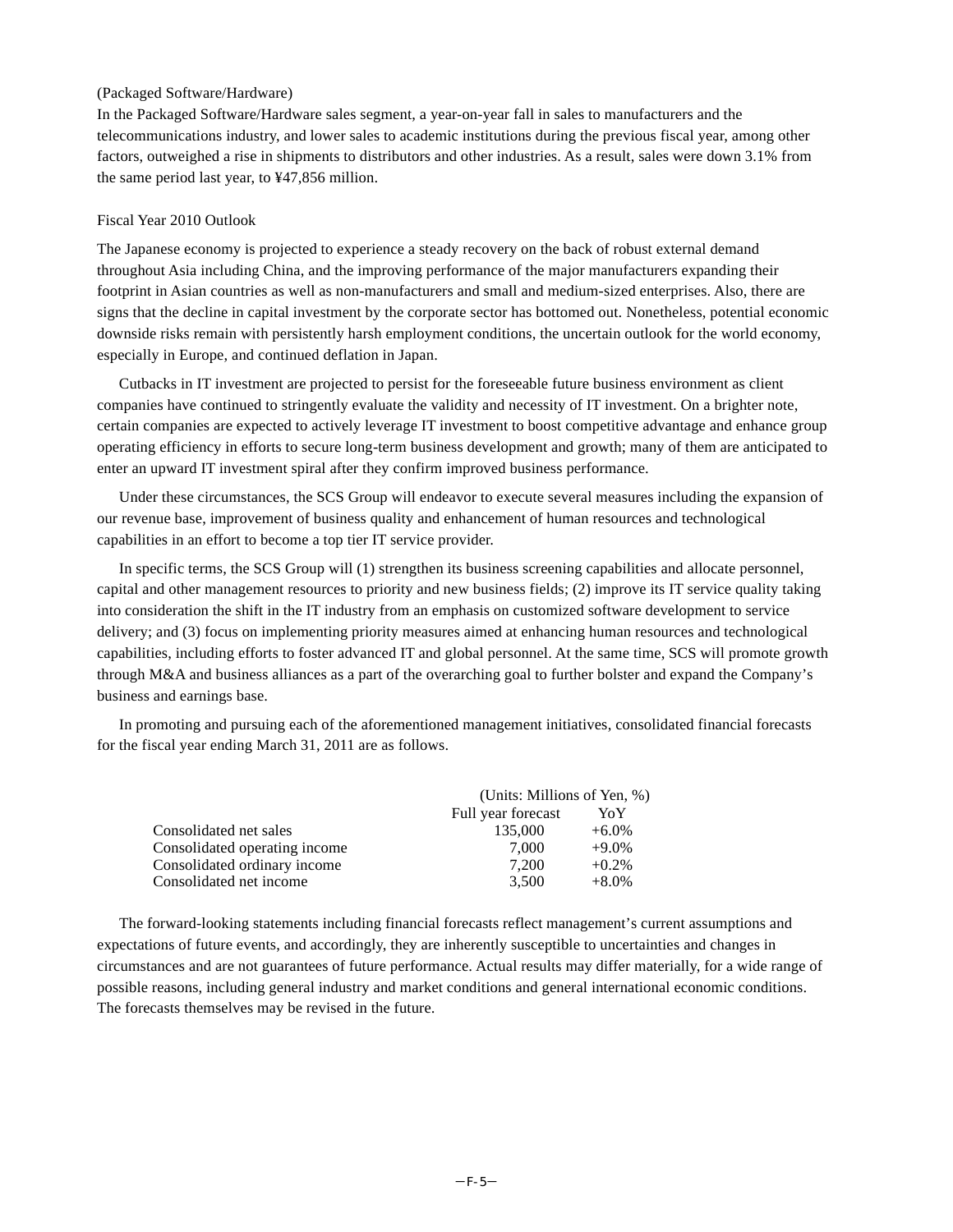## **(2) Analysis of Financial Position**

Analysis of Assets, Liabilities, Net Assets and Cash Flows

Cash and cash equivalents as of the end of the consolidated fiscal year under review amounted to ¥26,202 million, down ¥3,064 million compared with the end of the previous consolidated fiscal year. The increase or decrease of respective cash flows and reasons thereof are as follows:

## (Cash Flows from Operating Activities)

Net cash provided by operating activities amounted to ¥6,688 million.

Major cash inflows comprise income before income taxes of ¥5,068 million and depreciation and amortization of ¥3,157 million. Principle cash outflows include a ¥2,122 million increase in notes and accounts receivable–trade and ¥3,018 million in income taxes paid.

(Cash Flows from Investing Activities)

Net cash used in investing activities totaled ¥6,786 million.

Major cash outflows include ¥1,704 million for purchase of property, plant and equipment, the bulk of which was used to augment the Data Center, ¥2,959 million for purchase of intangible assets including software, ¥2,608 million for purchase of investment securities and ¥1,350 million for payments for lease and guarantee deposits. The principal cash inflow was from proceeds from sales and redemption of securities totaling ¥1,521 million.

(Cash Flows from Financing Activities)

Net cash used in financing activities was ¥3,004 million.

Major cash outflows include ¥750 million in redemption of bonds, ¥803 million in fiscal year 2008 year-end dividend payment (at ¥16 per share) and ¥803 million in fiscal year 2009 interim dividend payment (also at ¥16 per share).

Turning to cash flows in the fiscal year ending March 31, 2011, the Company is projecting net cash provided by operating activities of approximately ¥10,000 million coming mainly from income before income taxes as well as depreciation and amortization. As regards its net cash provided by (used in) investing activities, the Company plans to undertake capital investments with the view to expanding its business and earnings base. Cash dividends paid are again expected to comprise a significant portion of net cash used in financing activities, which is expected to amount to approximately ¥1,600 million with a planned year-end and interim dividends payment at ¥16 per share.

|                                                            | FY 2005 | FY 2006 | FY 2007 | <b>FY 2008</b> | FY 2009 |
|------------------------------------------------------------|---------|---------|---------|----------------|---------|
| Equity Ratio $(\%)$                                        | 75.8    | 78.2    | 76.6    | 78.5           | 78.5    |
| Market Value Equity Ratio (%)                              | 101.0   | 113.3   | 82.7    | 49.6           | 57.6    |
| Ratio of Interest-Bearing<br>Liabilities to Cash Flows (%) |         |         | 10.6    | 16.8           | 33.3    |
| <b>Interest Coverage Ratio</b><br>(Times)                  |         |         | 1,895.8 | 316.1          | 535.3   |

(Reference) Trends in Cash Flow-Related Ratios

Equity ratio: Equity capital/total assets

Market value equity ratio: Aggregate market value of shares/total assets

Ratio of interest-bearing liabilities to cash flows: Interest-bearing liabilities/cash flows

Interest coverage ratio: Cash flows/interest payments

Notes: 1. Each ratio is calculated based on the consolidated financial results.

- 2. Aggregate market value of shares is calculated by multiplying the fiscal year-end closing share price with the number of shares issued as of the fiscal year-end (after deducting treasury stock).
- 3. As regards cash flows, cash flows from operating activities are used.
- 4. Interest-bearing liabilities include all interest-bearing liabilities under liabilities recorded on the consolidated balance sheets.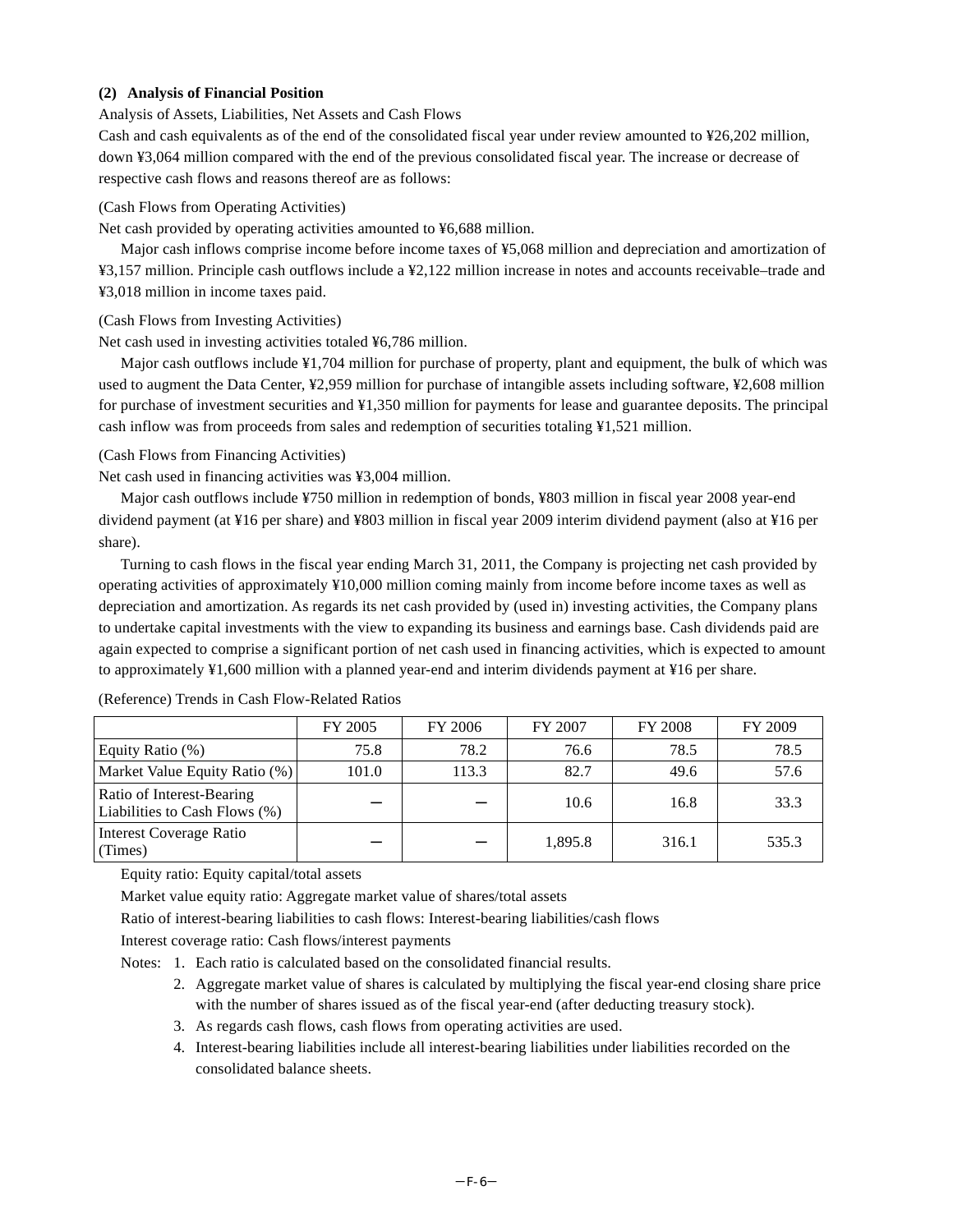# **(3) Basic Policy on the Appropriation of Profits, Dividends for the Fiscal Year Ended March 31, 2010 and the Fiscal Year Ending March 31, 2011**

With respect to the appropriation of profits to shareholders, SCS has adopted the basic policy to consistently deliver stable dividends to its shareholders while considering a wide range of factors including the Company's financial condition on a consolidated basis, earnings trends and its established dividend payout ratio.

At the same time, considering rapid and dramatic technological innovation in the information services industry, SCS's principal field of activity, as well as shifts in market structure, the Company recognizes the critical need to retain an adequate level of internal reserves to ensure that SCS is consistently in the position to strengthen and expand its business and earnings base by pursuing capital and business alliances as well as acquisitions and to upgrade the Company's R&D and other facilities. Ultimately, SCS is guided by the overarching goal to enhance corporate value.

As part of its basic policy on the appropriation of profits, SCS undertakes the payment of an interim and fiscal year-end dividend twice a year. Payment of both the interim and fiscal year-end dividends is determined by the Board of Directors.

Furthermore, as a part of the Company's efforts to return profits to shareholders, SCS takes steps to acquire treasury stock as appropriate. The timing and amount of treasury stock acquisition is determined after taking into consideration a variety of factors including share price trends as well as financial and earnings conditions.

Guided by the aforementioned policy, SCS plans to undertake the payment of dividends in the fiscal year ended March 31, 2010 and the fiscal year ending March 31, 2011, in accordance with details outlined in "2. Dividends" on page 6.

#### **(4) Business Risks**

Risks with the potential to significantly impact the business, that is, the operating results and financial standing of the SCS Group, are presented below. The forward-looking statements contained in the descriptions below are forecasts based on our decisions, targets, certain premises, or assumptions as of the date on which this Consolidated Financial Report was filed.

#### 1) Business Environment Risk

In recent years, the information services industry in which the SCS Group is engaged has been characterized by heightened competition and a persistent reduction in project prices, including a decline in hardware prices. If, in this business environment, such developments as a change in economic conditions were to prompt sudden and sizable adjustments in the IT investment trend of client companies, or price competition in the industry were to continue at a drastically intensified level over the current level, the SCS Group's operating results and financial standing could be adversely affected.

#### 2) Risks Inherent in Information System Development

The SCS Group undertakes the development and customization of various information systems of client companies. If the desired level of quality cannot be achieved because the lead time is too short for the complexity of the system to be developed, or if costs increase because a project cannot be completed within the promised time frame, such circumstances could exert an effect on the SCS Group's operating results. The SCS Group utilizes the products and services of many outside contractors, including software development companies based outside of Japan, to boost production capacity, improve cost efficiency, and access technological strengths and expertise complementary to its own. However, this entails a possibility that could prevent the SCS Group from sustaining expected levels of productivity and quality.

To minimize such risks, dedicated teams check each project at the estimate stage, monitor progress in the development process, and verify outside contractors for the quality of service delivered. In addition, they methodically work to prevent unforeseen malfunctions in any aspect of a system to be delivered, and toward this end, investigate outside contractors thoroughly, carefully track the progress of outsourced operations and meticulously ensure adherence to high quality control standards.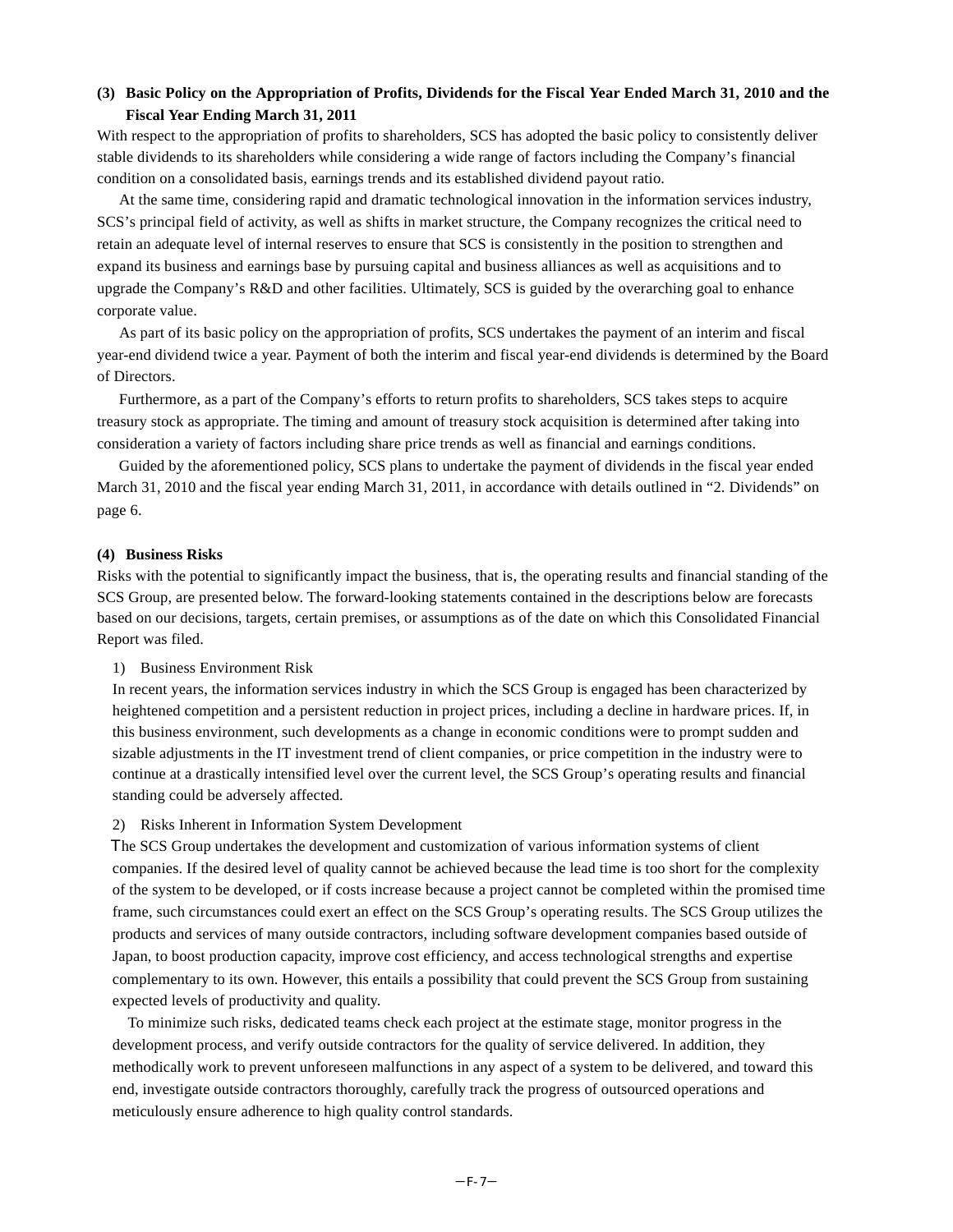#### 3) Risks Inherent in Technological Innovation

Technological innovation unfolds at a fast pace in the information services industry, the business domain of the SCS Group. Consequently, new breakthroughs could obsolete the technologies, competence, expertise, and other intangible resources that the SCS Group currently possesses. In addition, rapidly changing industry standards for technologies applied to software, hardware, and other components used in system integration for client companies, the SCS Group's core area of profitability, could erode the SCS Group's technological superiority or price advantage. Therefore, if the SCS Group is unable to sufficiently predict technological trends within the industry, this could adversely affect its operating results. Conversely, even in those situations where the SCS Group has accurately predicted trends, if it is unable to respond appropriately then its operating results could also be negatively affected.

To respond in a timely and accurate manner to technological innovation, the SCS Group seeks to nurture the development of skills among employees and emphasizes careful investigation and acquisition of the latest in breakthrough developments. In addition, rather than relying on a single technology, skill set, or product that generates unduly high profit, the SCS Group seeks to expand its business reach by diversifying system integrationrelated technologies and product procurement capabilities.

#### 4) Information Security Risk

In the course of business of the SCS Group, from system development through to the operation of a system, members of the SCS Group may gain access to various types of confidential information, such as system technology data belonging to client companies or personal information stored by client companies. If such confidential information were to leak out or be tampered with due to a computer virus, illegal access, human error, malfunction of a client's system, or any other reason, such an event could invite claims for damages from client companies or other parties and could result in and undermine the SCS Group's credibility and its operating results could also be negatively affected.

Therefore, members of the SCS Group adhere to strict rules of compliance, reinforce physical security measures, and implement information security measures such as education and training programs for employees and outside contractors that handle a variety of confidential information. The SCS Group demands that outside contractors comply with the same standards for information security and meticulous information management to which the SCS Group itself adheres. The SCS Group uses several approaches, including educational seminars and onsite reviews, when necessary, to enforce information security of outside contractors.

#### 5) Risks Inherent in Investment Activities

To reinforce its ability to provide solutions, maintain production capabilities, secure technological expertise in leading-edge fields, and ensure access to products such as the latest software and hardware, the SCS Group pursues the provision of loans and other credit to domestic and foreign corporations and ventures, for the purchase of prototype products from those corporations. Also, the SCS Group pursues investment geared to the development of packaged software and new services in important or new business areas.

When considering an investment, the SCS Group looks carefully into the business plans of the target company and the project in which the SCS Group invests, as well as the risk-return factor and other matters that underpin sound investments. A risk management system is in place to track plan status and monitor progress on the project once an investment position has been taken.

Nevertheless, such investments may not yield the anticipated returns, or worse, incur a loss, especially if the company in which the SCS Group has invested turns in a poor fiscal performance or fails to achieve its stated goals. This could exert a negative impact on the SCS Group's operating results.

# 6) Possibility of Lawsuits

The SCS Group sells and distributes to many client companies software, hardware, and other components developed and manufactured by companies outside the SCS Group. These business activities could precipitate lawsuits filed by third parties over such issues as infringement of intellectual property rights against such companies, who are outside of the SCS Group. The content and results of such lawsuits could adversely affect the SCS Group's operating results.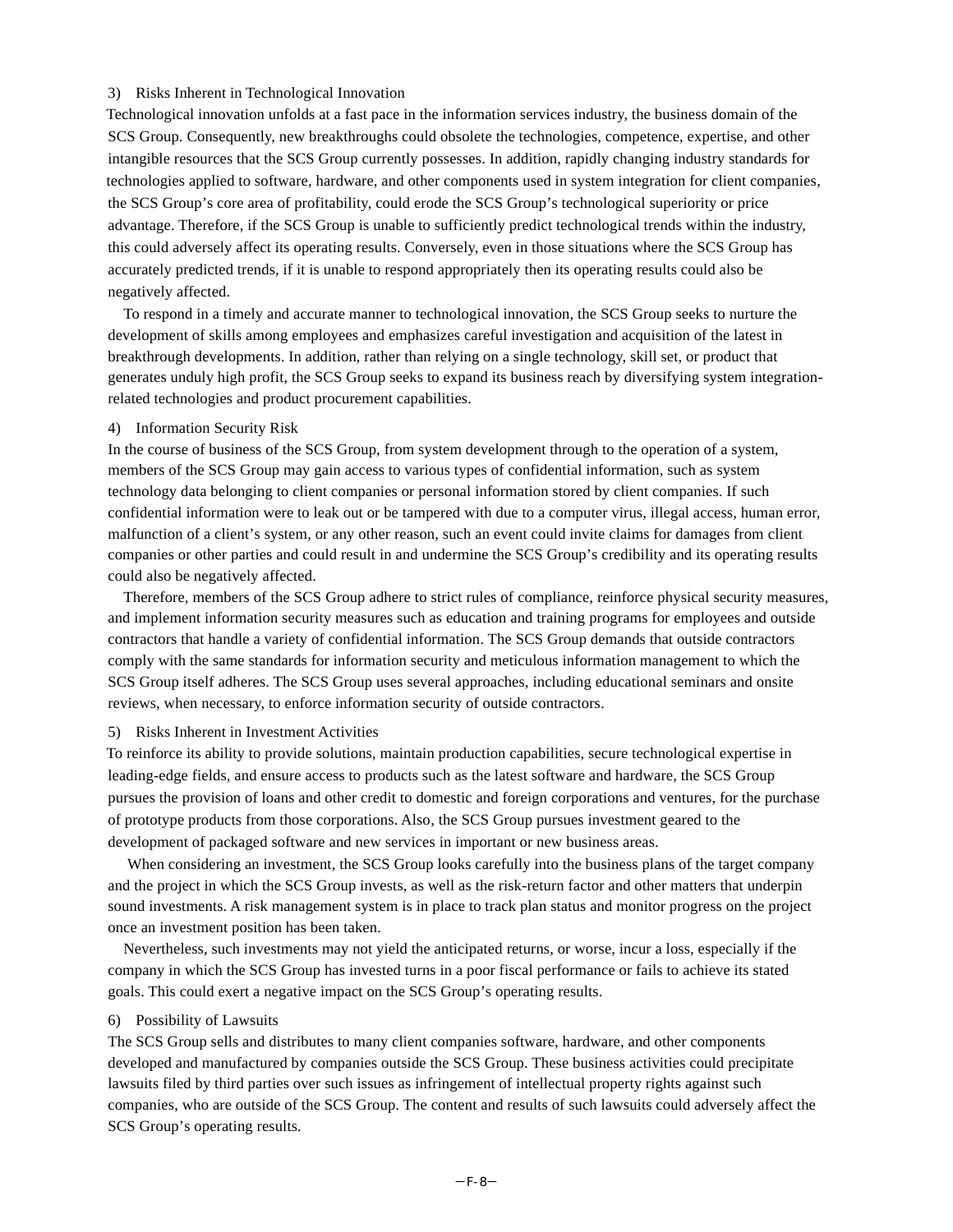#### 7) Risk of Impairment of Property, Plant and Equipment

As of the end of the current consolidated fiscal year, the SCS Group owned land and buildings used for offices, data centers, and company housing, including dormitories, with a total book value of ¥26,726 million. These assets are classified as the SCS Group's shared assets. As a result, the operating results of the SCS Group could be affected depending on trends in the market value of land and the status of revenues of the SCS Group.

However, these assets have been allocated into reasonable units for generating cash flows for evaluation of collectability. As a result of such evaluation, there was no property, plant and equipment subject to recognition of impairment losses in the consolidated fiscal year under review.

#### 8) Product Procurement Risk

The SCS Group offers its client companies a wide assortment of optimal products, including software and hardware, from domestic and foreign vendors. Members of the SCS Group locate and purchase products in overseas markets and pinpoint technology trends by utilizing overseas bases and networks. Business strategies common to both the SCS Group and its business partners at home and abroad help to identify trends and stabilize procurement.

However, a sudden shift in the business strategies of vendors could alter product specifications and bring supply to a halt. The impact of such changes could adversely affect the SCS Group's operating results.

#### 9) Risks Relating to Doubtful Accounts

The SCS Group undertakes product sales, consigned system development, and provision of various services to numerous client companies. Since the fees for such transactions are usually collected in arrears, a deteriorating financial standing of client companies could delay, or render it difficult to execute, the collection of the Company's receivables, adversely affecting the SCS Group's operating results.

Therefore, independent from business units, the SCS Group manages credit exposure, scrutinizes client companies' credit standing and sets up appropriate credit limits, while regularly monitoring the postponement or collection status of receivables. The SCS Group also posts an allowance for doubtful accounts and implements other accounting measures as deemed necessary.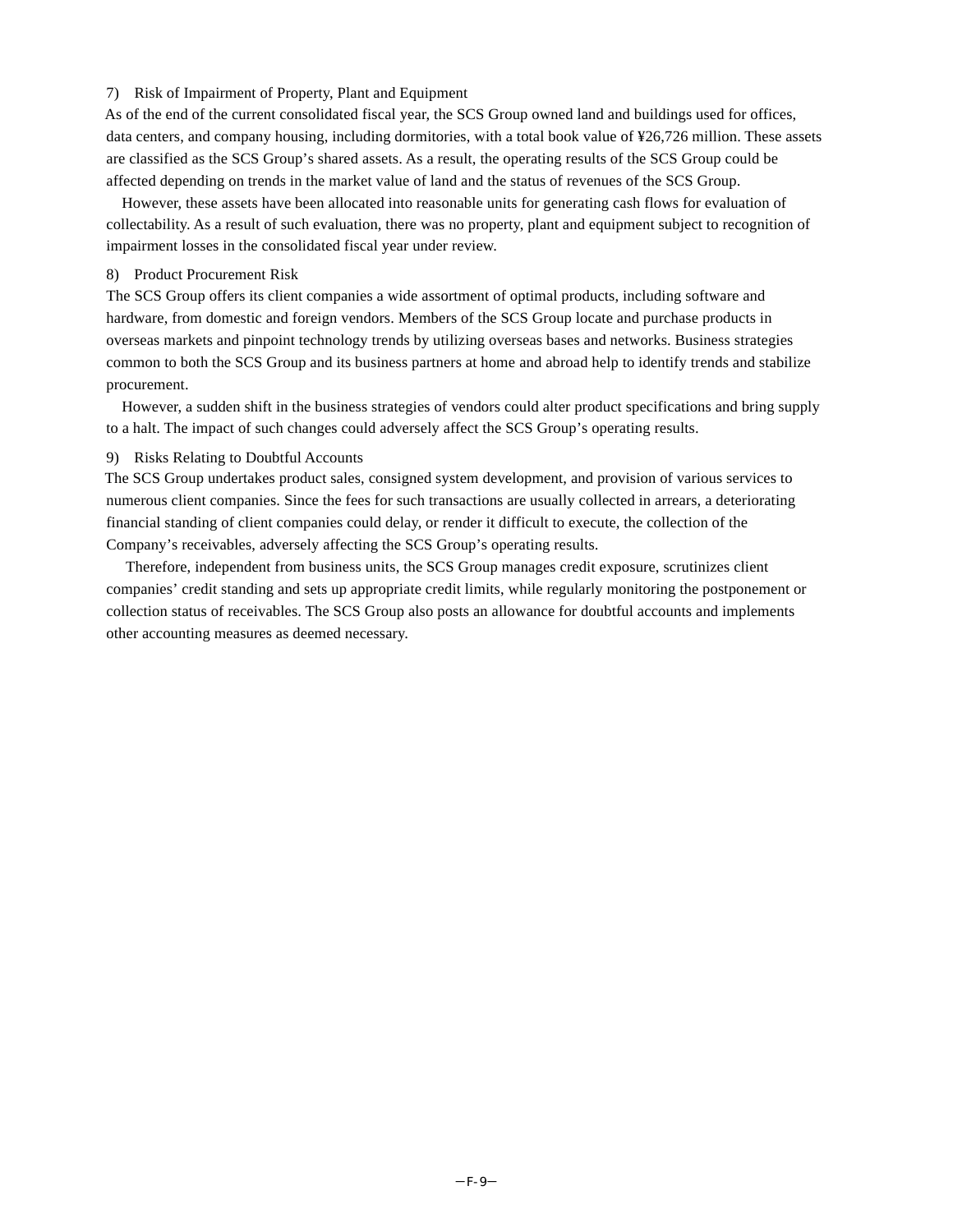## **2. Information on Group Companies**

The SCS Group is comprised of Sumisho Computer Systems Corporation, its 13 subsidiaries and five affiliated companies and has engaged primarily in software development, information processing services, packaged software and software sales, and the operation and management of information networks and data centers. Its parent company, Sumitomo Corporation, is also a major business partner.

Changes in SCS Group companies during the current consolidated fiscal are presented as follows:

A portion of the business of the consolidated subsidiary SCS Solutions Inc. was transferred to the Company by way of corporate separation as of April 1, 2009. Effective September 1, 2009, all of the business of the consolidated subsidiary eMplex, Co., Ltd. was transferred to the Company. Then, upon completion of special liquidation proceedings on February 2, 2010, eMplex, Co., Ltd. was removed from the SCS Group's scope of consolidation. Also, as of December 22, 2009, Component Square, Inc. was removed from the SCS Group's scope of consolidation as the company was no longer an equity-method affiliated company upon completion of its liquidation proceedings. As of December 31, 2009, the consolidated subsidiary Sumisho Computer Systems (USA), Inc. sold its entire stake in its subsidiary B4 Consulting, Inc., and, as a result, B4 Consulting, Inc. was removed from the Company's scope of consolidation.

SCS Group companies are categorized according to their principal business activity as follows:

| Overseas Subsidiaries (Seven companies)                                     |                                    |  |  |
|-----------------------------------------------------------------------------|------------------------------------|--|--|
| Sumisho Computer Systems (USA), Inc.                                        |                                    |  |  |
| SUMISHO COMPUTER SYSTEMS (EUROPE) LTD.                                      |                                    |  |  |
| Curl, Incorporated                                                          |                                    |  |  |
| Sumisho Computer Systems (Shanghai) Limited                                 |                                    |  |  |
| Sumisho Computer Systems (Dalian) Co., Ltd.                                 |                                    |  |  |
| Sumisho Computer Systems (Asia Pacific) Pte. Ltd.                           |                                    |  |  |
| eMplex Shanghai Co., Ltd.                                                   |                                    |  |  |
| Systems Development / Information Processing Services, Other (11 Companies) |                                    |  |  |
| «Subsidiaries (Six companies)»                                              | «Affiliates (Five companies)»      |  |  |
| Curl International Corporation                                              | Pioneer soft Co., Ltd.             |  |  |
| VA Linux Systems Japan K.K.                                                 | eBANK Systems Corporation          |  |  |
| SCS Solutions Inc.                                                          | ATLED Co., Ltd.                    |  |  |
| SCS Business Support Inc.                                                   | Sumisho Joho Datacraft Corporation |  |  |
| Asahi IT Solution Limited                                                   | ARGO GRAPHICS Inc.                 |  |  |
| Allied Engineering Corporation                                              |                                    |  |  |

Note: SCS absorbed the consolidated subsidiary SCS Business Support Inc. on April 1, 2010.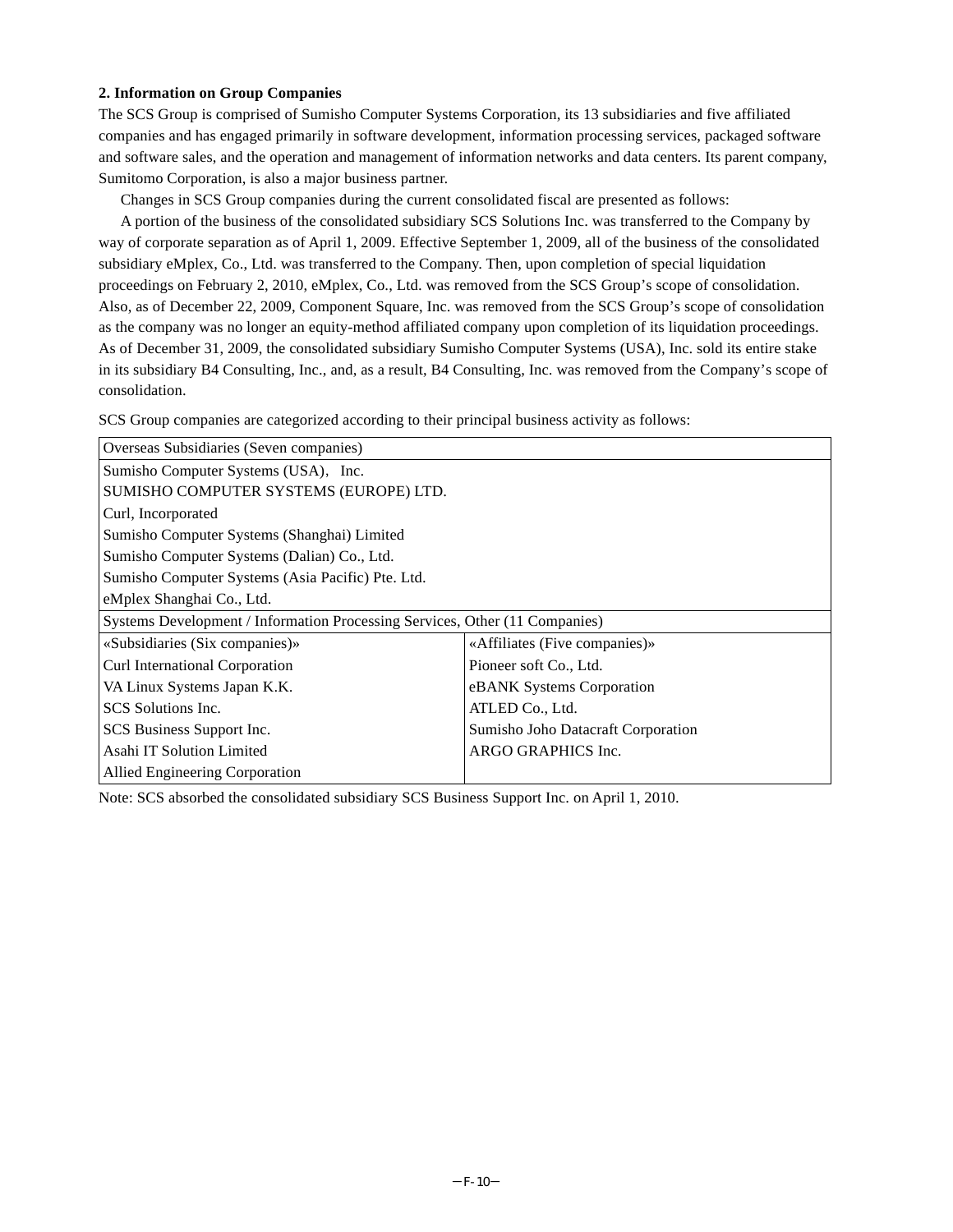Position of each company within the operations of the Group:

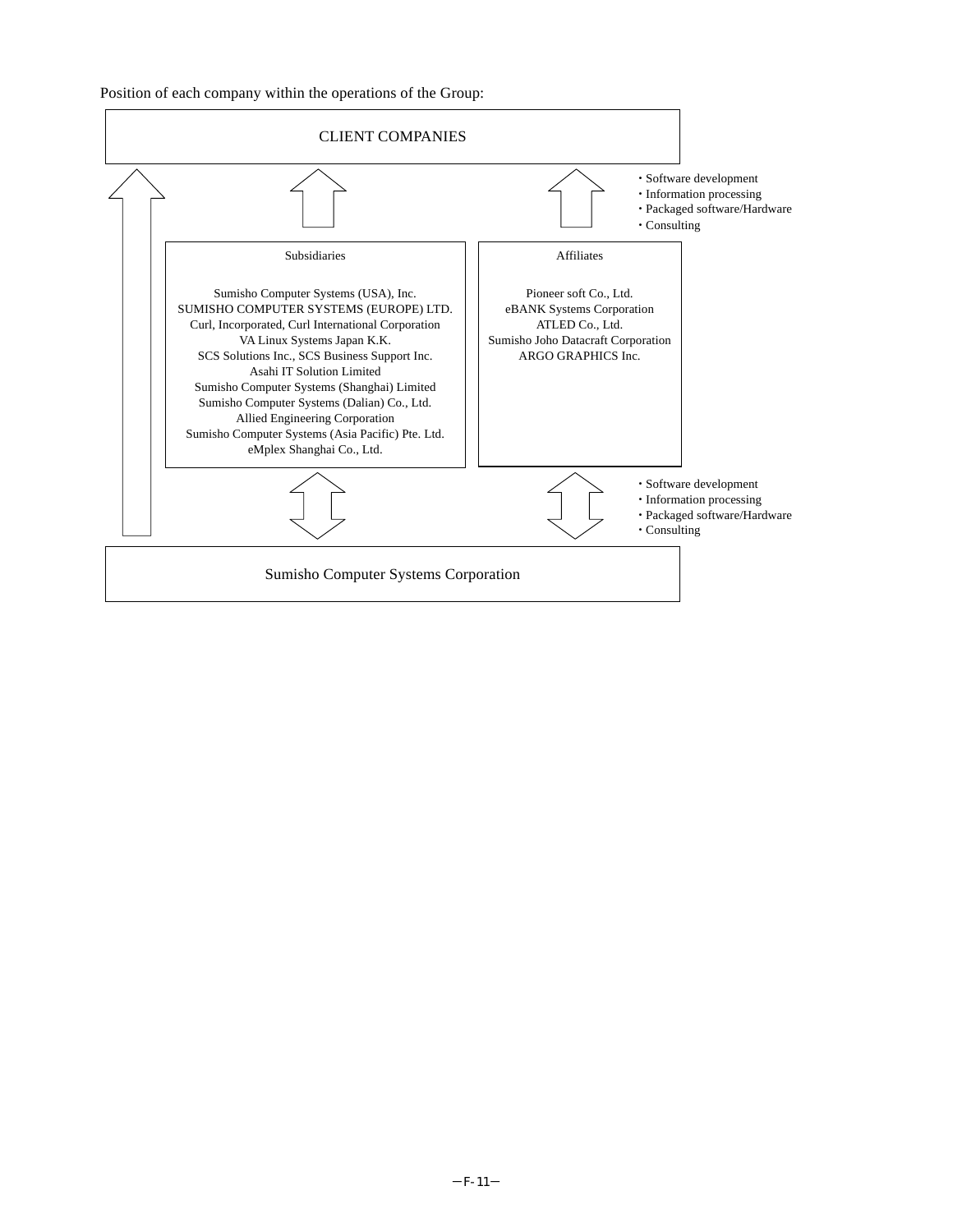## **3. Management Policies**

# **(1) Basic Policy**

The SCS Group is committed to the fundamental philosophy that highlights efforts to "contribute to the realization of a more affluent society through the creation of new value based on high-level information technology (IT)." The SCS Group upholds a corporate mission to provide global IT services of the highest quality and to support growth in all industry sectors in Japan through the application of leading-edge technological capabilities, abundant business experience, extensive access to hardware and software procurement sources and the dedication and determination of all executives and employees to succeed in their respective tasks. The SCS Group also adheres to a basic policy to earn the support of all stakeholders, including client companies and shareholders, and to continually broaden the scope of its operations by generating business value for client companies that concomitantly benefits the SCS Group and maximizing the corporate value of the SCS Group for the sake of shareholders.

# **(2) Targeted Management Benchmarks**

In light of consistently expanding business and ensuring stable growth in the Company's corporate value, the SCS Group has identified the following as priority management benchmarks:

- 1) Increase in "operating income" and "net income"
- 2) Improvement of operating income margin and ROE

## **(3) Medium- to Long-Term Strategies and Matters to Be Addressed**

With regard to the operating environment that the SCS Group is likely to face in the future, the deterioration in the global economy triggered by the worldwide financial and capital market crises, as well as significant fluctuations in foreign currency and commodity markets, are expected to materially impact the economic trends in the foreseeable future. These factors together with the rise of emerging markets, particularly in Asia, are also projected to lead to structural changes in the global economy. As a result, client companies facing these major changes in economic structure may be required to rebuild their business models and thus recognize IT investment as one of the most important business activities for such rebuilding. On the other hand, a heightened awareness of the benefits brought by IT investment will lead client companies to become increasingly selective in their investments, scrutinizing IT expenditures in terms of the potential to enhance their corporate value. Furthermore, with the ongoing trend in the IT services industry toward "service-based businesses," represented by advances in cloud computing, SCS recognizes the growing imperative to provide high-quality IT solutions in an optimal format.

Given these conditions, it is important for the SCS Group, from the perspective of management strategies, based on its human resources and technological capabilities, to provide high-quality IT services that will contribute to raising the value of businesses for client companies; work closely with client companies to create new business value; and solidify its position as a key business partner for client companies. SCS also recognizes that realizing growth in the medium term based on such a position is an important challenge for SCS.

More specifically, the SCS Group will pursue a host of initiatives to resolve the following management challenges: 1) bolster and expand the business base to enable the creation of new business value in cooperation with client companies; 2) further enhance service quality; and 3) develop its human resources and technological capabilities underpinning the two challenges above.

1) Measures to expand the Company's business base

SCS will further strengthen its business selection and concentration, and reallocate management resources to priority and new fields in an effort to bolster and expand its business base that will enable the Company to enhance the value of its IT services while at the same time to uncover new IT services.

2) Measures to enhance service quality

In light of the changes in the format of IT services from customized systems development to service delivery, SCS will consider the establishment of departments focusing on the enhancement of its quality control and the establishment of new technological standards.

3) Measures to develop human resources and technological capabilities

As regards human talent and the advantages inherent in state-of-the-art technologies, that underpin the Company's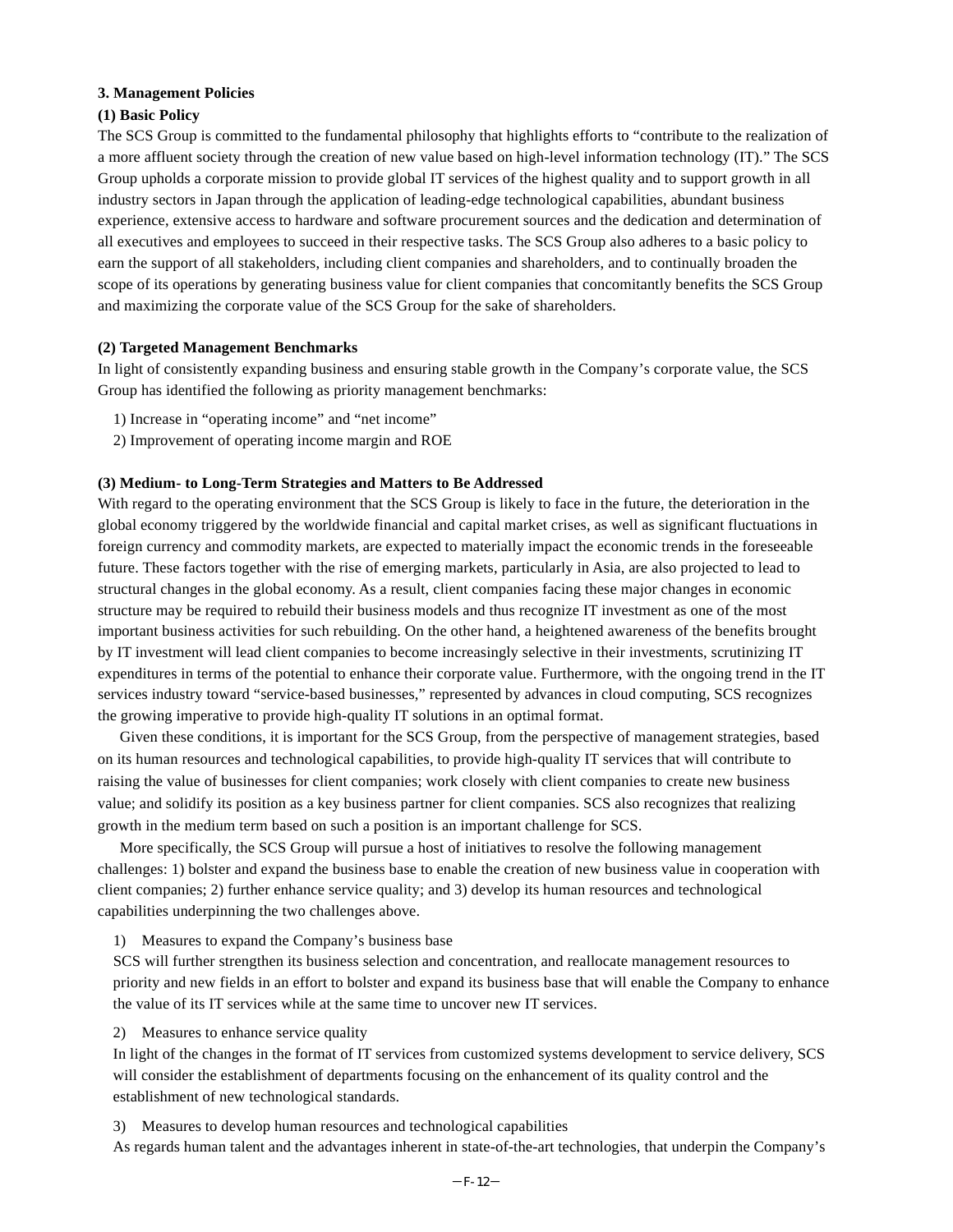business base, SCS will consider and implement a wide range of measures through a planned committee that will focus on human resource development to foster high-quality IT and global personnel. In addition, SCS is committed to continued efforts to develop work environments truly comfortable and pleasant for employees, including the planned relocation of its Tokyo office in autumn 2010.

While implementing the aforementioned business initiatives, SCS will further enhance the SCS Group's organization management comprising internal control, risk management, compliance practices and information security management.

In addition to the accelerated delivery of these management initiatives, the SCS Group will pursue strategic business alliances and investment in these alliances, placing it firmly on track for medium-term growth.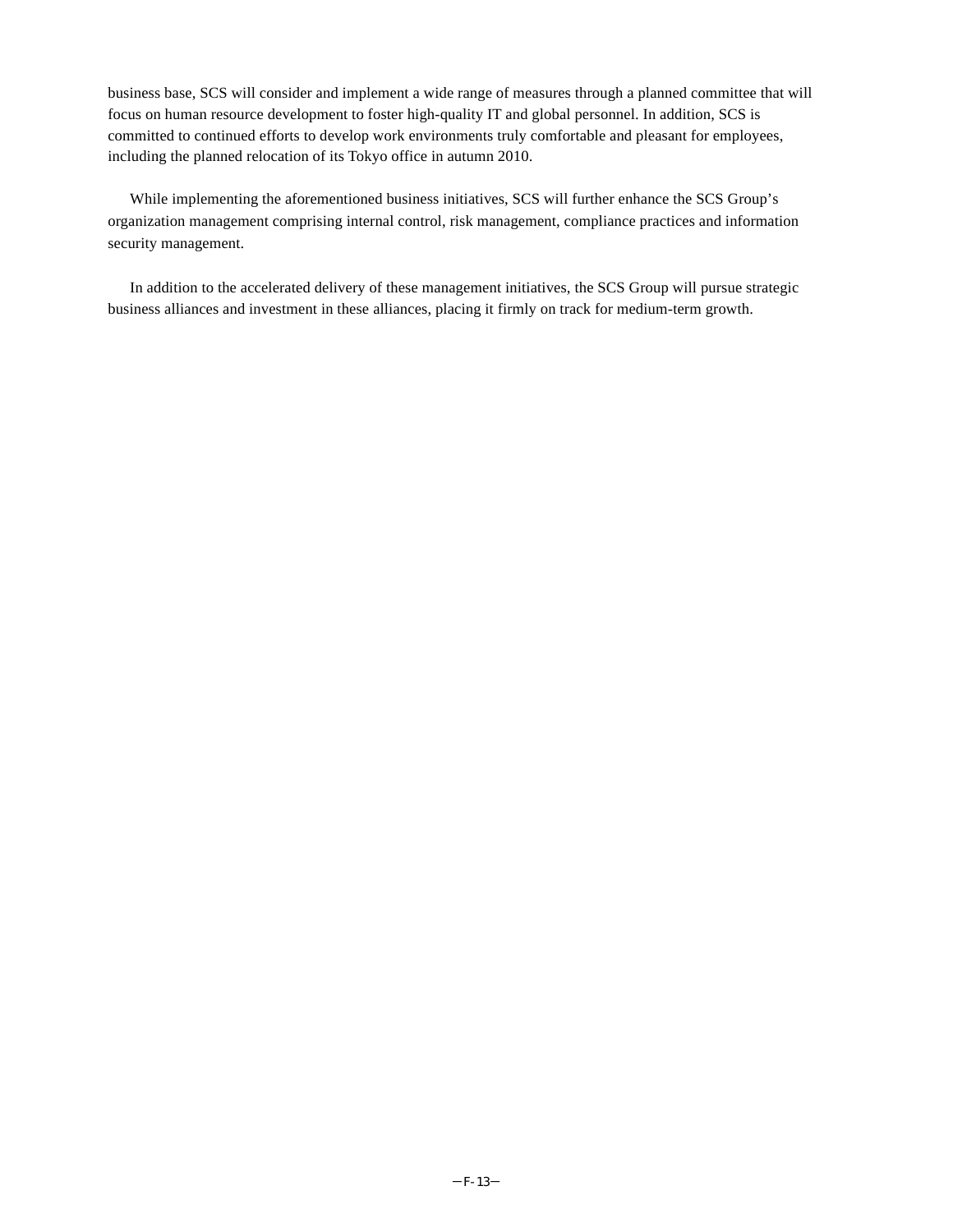# **4. Consolidated Financial Statements**

# **(1) Consolidated Balance Sheets**

(Unit: Millions of Yen)

|                                         | As of March 31, 2009 | As of March 31, 2010 |
|-----------------------------------------|----------------------|----------------------|
| <b>ASSETS</b>                           |                      |                      |
| Current assets                          |                      |                      |
| Cash and deposits                       | 2,788                | 1,943                |
| Notes and accounts receivable-trade     | 23,442               | 25,574               |
| Lease receivables and investment assets | 56                   | 571                  |
| Short-term investment securities        | 1,520                |                      |
| Merchandise and finished goods          | 3,237                | 3,337                |
| Work in process                         | 1,468                | 1,395                |
| Raw materials and supplies              | 13                   | 10                   |
| Deferred tax assets                     | 1,576                | 1,724                |
| Deposits paid                           | 26,478               | 24,258               |
| Other                                   | 3,881                | 3,707                |
| Allowance for doubtful accounts         | (18)                 | (2)                  |
| Total current assets                    | 64,444               | 62,521               |
| Noncurrent assets                       |                      |                      |
| Property, plant and equipment           |                      |                      |
| Buildings and structures, net           | 11,964               | 12,058               |
| Tools, furniture and fixtures, net      | 2,450                | 2,576                |
| Land                                    | 14,782               | 14,667               |
| Lease assets, net                       | 531                  | 480                  |
| Construction in progress                | 530                  | 175                  |
| Total property, plant and equipment     | 30,259               | 29,959               |
| Intangible assets                       |                      |                      |
| Goodwill                                | 1,695                | 496                  |
| Other                                   | 4,628                | 5,722                |
| Total intangible assets                 | 6,323                | 6,218                |
| Investments and other assets            |                      |                      |
| Investment securities                   | 7,863                | 11,884               |
| Long-term prepaid expenses              | 2,477                | 1,827                |
| Lease and guarantee deposits            | 1,988                | 3,232                |
| Deferred tax assets                     | 504                  | 199                  |
| Other                                   | 524                  | 1,867                |
| Allowance for doubtful accounts         | (175)                | (166)                |
| Total investments and other assets      | 13,183               | 18,845               |
| Total noncurrent assets                 | 49,766               | 55,023               |
| Total assets                            | 114,210              | 117,545              |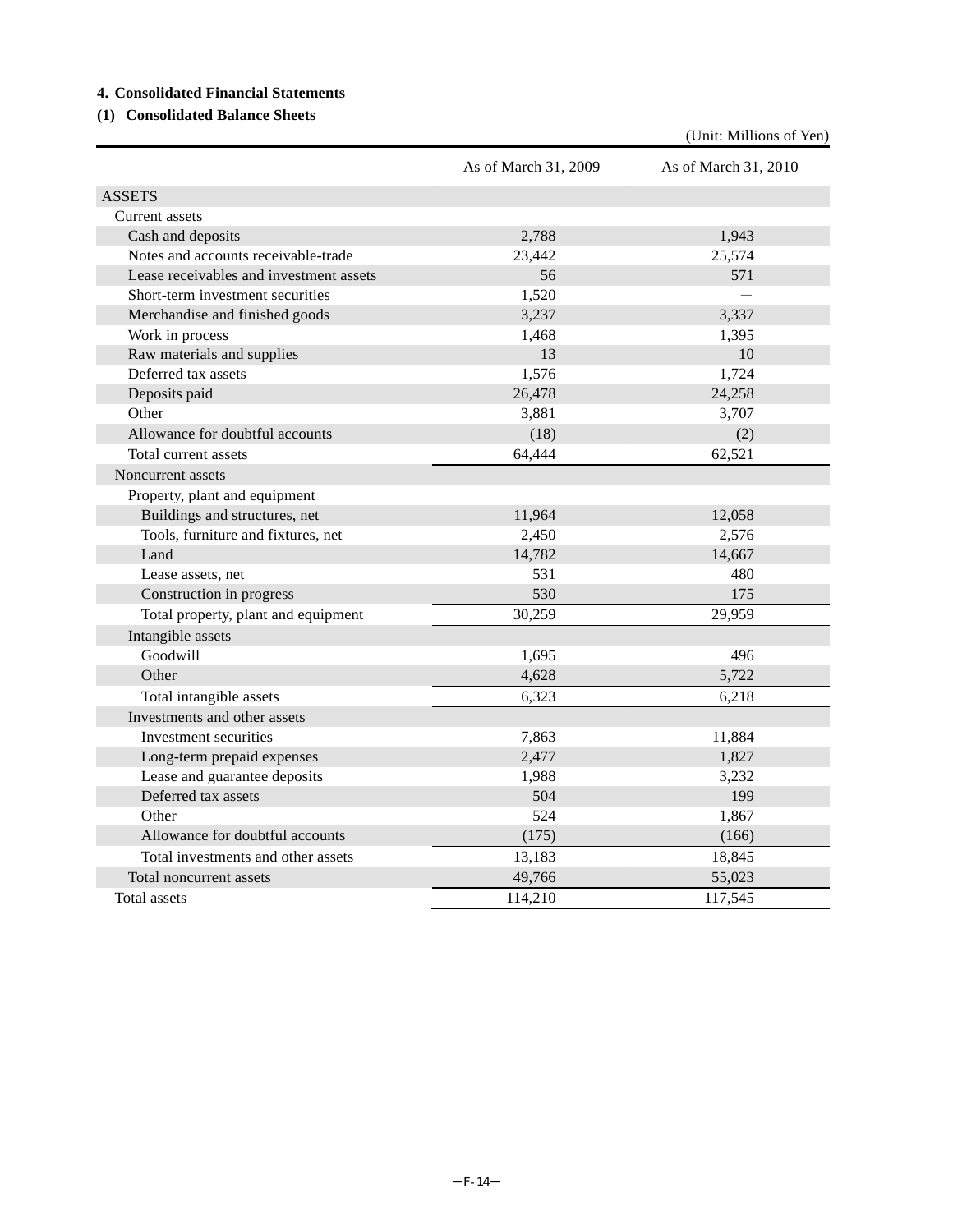|                                                       | As of March 31, 2009 | As of March 31, 2010 |
|-------------------------------------------------------|----------------------|----------------------|
| <b>LIABILITIES</b>                                    |                      |                      |
| <b>Current liabilities</b>                            |                      |                      |
| Notes and accounts payable-trade                      | 9,611                | 11,095               |
| Short-term loans payable                              | 52                   |                      |
| Lease obligations                                     | 111                  | 645                  |
| Income taxes payable                                  | 1,817                | 938                  |
| Provision for bonuses                                 | 1,602                | 1,657                |
| Provision for directors' bonuses                      | 57                   | 78                   |
| Provision for loss on construction contracts          |                      | 57                   |
| Provision for office relocation costs                 |                      | 342                  |
| Other                                                 | 9,879                | 7,977                |
| Total current liabilities                             | 23,133               | 22,793               |
| Noncurrent liabilities                                |                      |                      |
| Bonds payable                                         | 330                  |                      |
| Long-term loans payable                               | 39                   |                      |
| Lease obligations                                     | 336                  | 1,584                |
| Deferred tax liabilities                              |                      | 203                  |
| Provision for retirement benefits                     | 214                  | 113                  |
| Provision for directors' retirement benefits          | 91                   | 36                   |
| Long-term lease and guarantee deposited               | 99                   | 103                  |
| Other                                                 | 20                   | 26                   |
| Total noncurrent liabilities                          | 1,131                | 2,068                |
| <b>Total liabilities</b>                              | 24,264               | 24,862               |
| <b>NET ASSETS</b>                                     |                      |                      |
| Shareholders' equity                                  |                      |                      |
| Capital stock                                         | 21,152               | 21,152               |
| Capital surplus                                       | 31,299               | 31,299               |
| Retained earnings                                     | 46,540               | 48,176               |
| Treasury stock                                        | (8,728)              | (8,727)              |
| Total shareholders' equity                            | 90,264               | 91,902               |
| Valuation and translation adjustments                 |                      |                      |
| Valuation difference on available-for-sale securities | (34)                 | 979                  |
| Deferred gains or losses on hedges                    | 19                   | (2)                  |
| Foreign currency translation adjustment               | (616)                | (565)                |
| Total valuation and translation adjustments           | (631)                | 411                  |
| Subscription rights to shares                         | 88                   | 147                  |
| Minority interests                                    | 223                  | 221                  |
| Total net assets                                      | 89,946               | 92,683               |
| Total liabilities and net assets                      | 114,210              | 117,545              |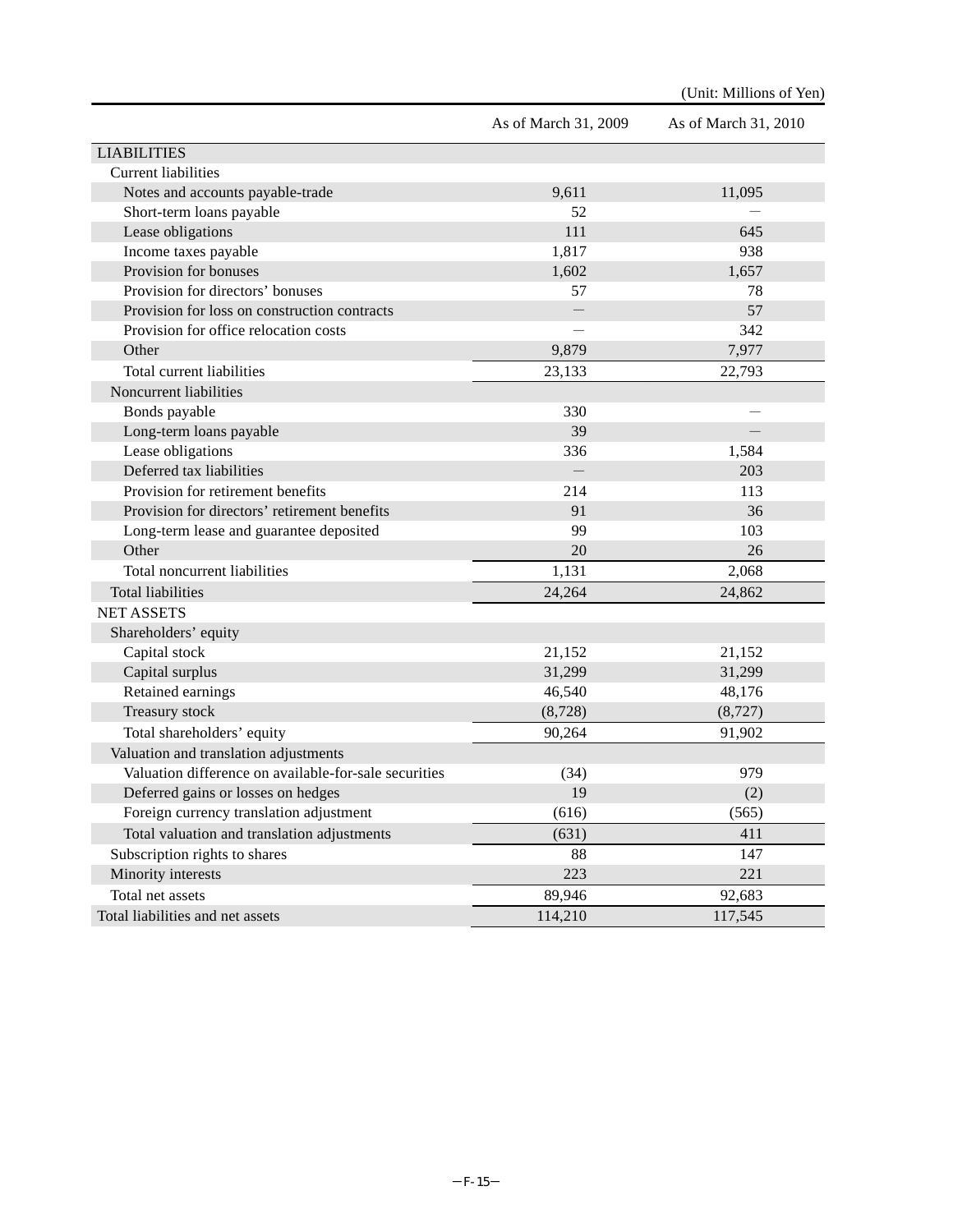# **(2) Consolidated Statements of Income**

|                                                            |                                                          | (Unit: Millions of Yen)                                  |
|------------------------------------------------------------|----------------------------------------------------------|----------------------------------------------------------|
|                                                            | Fiscal Year 2008<br>(April 1, 2008 to<br>March 31, 2009) | Fiscal Year 2009<br>(April 1, 2009 to<br>March 31, 2010) |
| Net sales                                                  | 134,263                                                  | 127,317                                                  |
| Cost of sales                                              | 102,108                                                  | 98,140                                                   |
| Gross profit                                               | 32,155                                                   | 29,176                                                   |
| Selling, general and administrative expenses               | 23,126                                                   | 22,752                                                   |
| Operating income                                           | 9,028                                                    | 6,423                                                    |
| Non-operating income                                       |                                                          |                                                          |
| Interest income                                            | 287                                                      | 186                                                      |
| Dividends income                                           | 84                                                       | 509                                                      |
| Equity in earnings of affiliates                           | 78                                                       | 13                                                       |
| Other                                                      | 136                                                      | 151                                                      |
| Total non-operating income                                 | 587                                                      | 861                                                      |
| Non-operating expenses                                     |                                                          |                                                          |
| Interest expenses                                          | 24                                                       | 12                                                       |
| Loss on investments in partnership                         | 27                                                       | 54                                                       |
| Other                                                      | 41                                                       | 30                                                       |
| Total non-operating expenses                               | 93                                                       | 96                                                       |
| Ordinary income                                            | 9,523                                                    | 7,188                                                    |
| Extraordinary income                                       |                                                          |                                                          |
| Gain on sales of noncurrent assets                         | $\mathbf{1}$                                             | 8                                                        |
| Gain on sales of subsidiaries and affiliates' stocks       | 5                                                        |                                                          |
| Gain on sales of investment securities                     | $\overline{0}$                                           | $\mathbf{1}$                                             |
| Gain on transfer of business                               | 76                                                       |                                                          |
| Total extraordinary income                                 | 82                                                       | 9                                                        |
| <b>Extraordinary</b> loss                                  |                                                          |                                                          |
| Loss on retirement of noncurrent assets                    | 145                                                      | 135                                                      |
| Loss on sales of noncurrent assets                         | $\overline{0}$                                           | 6                                                        |
| Nonrecurring depreciation on software                      | 215                                                      | 414                                                      |
| Loss on sales of investment securities                     | $\overline{c}$                                           | 13                                                       |
| Loss on valuation of investment securities                 | 1,597                                                    | 7                                                        |
| Loss on valuation of membership                            | 16                                                       | $\overline{0}$                                           |
| Loss on sales of stocks of subsidiaries and affiliates     |                                                          | 10                                                       |
| Loss on valuation of stocks of subsidiaries and affiliates |                                                          | 7                                                        |
| Office transfer-related expenses                           |                                                          | 367                                                      |
| Loss on abolishment of retirement benefit plan             |                                                          | 26                                                       |
| Amortization of goodwill                                   | 259                                                      | 793                                                      |
| <b>Impairment</b> loss                                     |                                                          | 220                                                      |
| Loss on liquidation of subsidiaries                        |                                                          | 125                                                      |
| Total extraordinary loss                                   | 2,237                                                    | 2,129                                                    |
| Income before income taxes                                 | 7,367                                                    | 5,068                                                    |
| Income taxes — current                                     | 3,177                                                    | 2,188                                                    |
| Income taxes - deferred                                    | 491                                                      | (360)                                                    |
| Total income taxes                                         | 3,668                                                    | 1,827                                                    |
| Minority interests in loss                                 | (262)                                                    | (1)                                                      |
| Net income                                                 | 3,961                                                    | 3,242                                                    |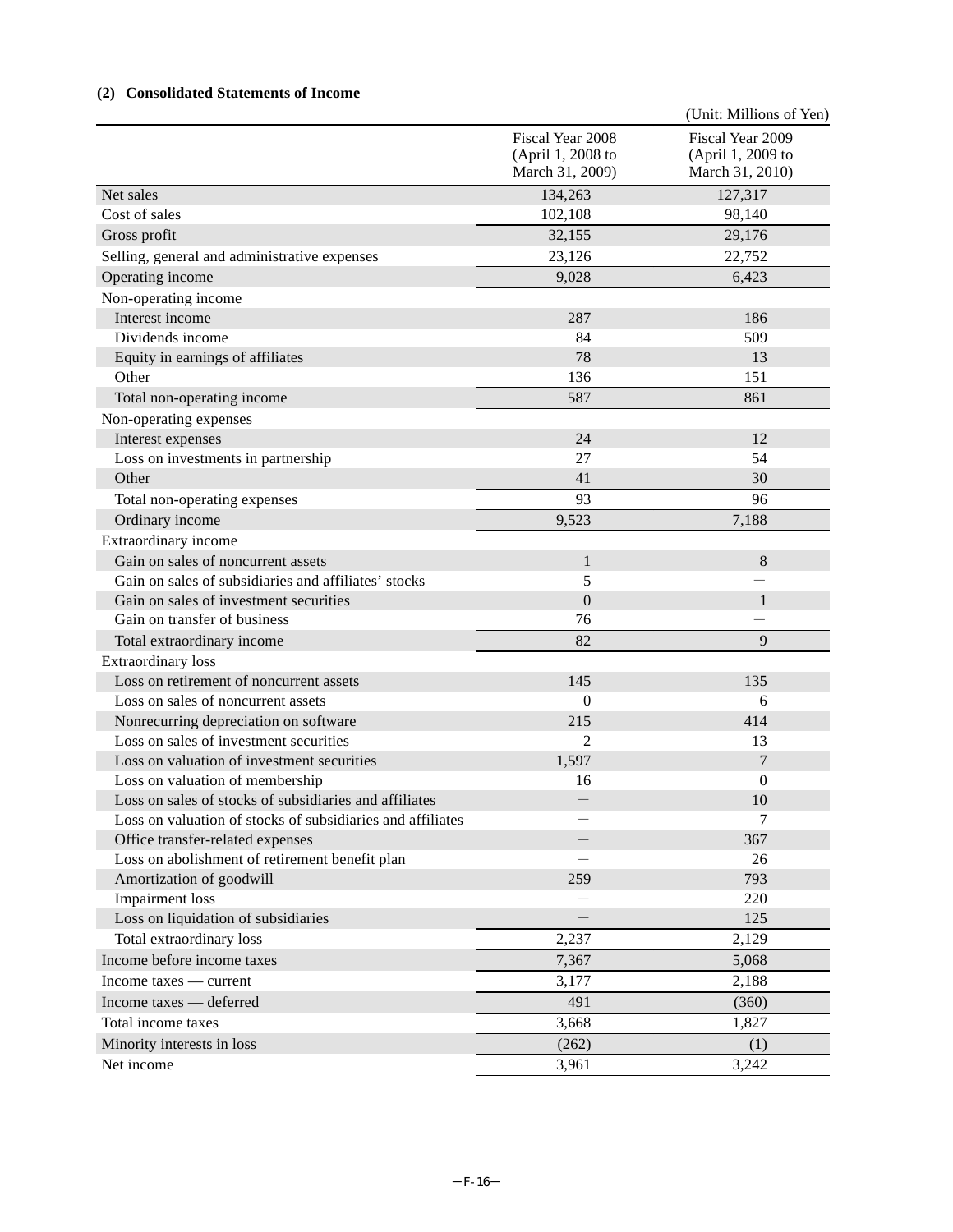# **(3) Consolidated Statements of Changes in Net Assets**

|                                                |                                                          | (Unit: Millions of Yen)                                  |
|------------------------------------------------|----------------------------------------------------------|----------------------------------------------------------|
|                                                | Fiscal Year 2008<br>(April 1, 2008 to<br>March 31, 2009) | Fiscal Year 2009<br>(April 1, 2009 to<br>March 31, 2010) |
| Shareholders' equity                           |                                                          |                                                          |
| Capital stock                                  |                                                          |                                                          |
| Balance at the end of previous period          | 21,152                                                   | 21,152                                                   |
| Changes of items during the period             |                                                          |                                                          |
| Total changes of items during the period       |                                                          |                                                          |
| Balance at the end of current period           | 21,152                                                   | 21,152                                                   |
| Capital surplus                                |                                                          |                                                          |
| Balance at the end of previous period          | 31,299                                                   | 31,299                                                   |
| Changes of items during the period             |                                                          |                                                          |
| Disposal of treasury stock                     |                                                          | $\boldsymbol{0}$                                         |
| Total changes of items during the period       |                                                          | $\overline{0}$                                           |
| Balance at the end of current period           | 31,299                                                   | 31,299                                                   |
| Retained earnings                              |                                                          |                                                          |
| Balance at the end of previous period          | 44,218                                                   | 46,540                                                   |
| Changes of items during the period             |                                                          |                                                          |
| Dividends from surplus                         | (1,641)                                                  | (1,606)                                                  |
| Net income                                     | 3,961                                                    | 3,242                                                    |
| Disposal of treasury stock                     | (0)                                                      |                                                          |
| Retained earnings of consolidated subsidiaries | 2                                                        |                                                          |
| Total changes of items during the period       | 2,322                                                    | 1,635                                                    |
| Balance at the end of current period           | 46,540                                                   | 48,176                                                   |
| Treasury stock                                 |                                                          |                                                          |
| Balance at the end of previous period          | (6, 575)                                                 | (8,728)                                                  |
| Changes of items during the period             |                                                          |                                                          |
| Purchase of treasury stock                     | (2, 154)                                                 | (1)                                                      |
| Disposal of treasury stock                     | 1                                                        | 2                                                        |
| Total changes of items during the period       | (2, 153)                                                 | 1                                                        |
| Balance at the end of current period           | (8,728)                                                  | (8, 727)                                                 |
| Total shareholders' equity                     |                                                          |                                                          |
| Balance at the end of previous period          | 90,096                                                   | 90,264                                                   |
| Changes of items during the period             |                                                          |                                                          |
| Dividends from surplus                         | (1,641)                                                  | (1,606)                                                  |
| Net income                                     | 3,961                                                    | 3,242                                                    |
| Purchase of treasury stock                     | (2, 154)                                                 | (1)                                                      |
| Disposal of treasury stock                     | $\overline{0}$                                           | $\overline{2}$                                           |
| Retained earnings of consolidated subsidiaries | $\mathfrak{2}$                                           |                                                          |
| Total changes of items during the period       | 168                                                      | 1,637                                                    |
| Balance at the end of current period           | 90,264                                                   | 91,902                                                   |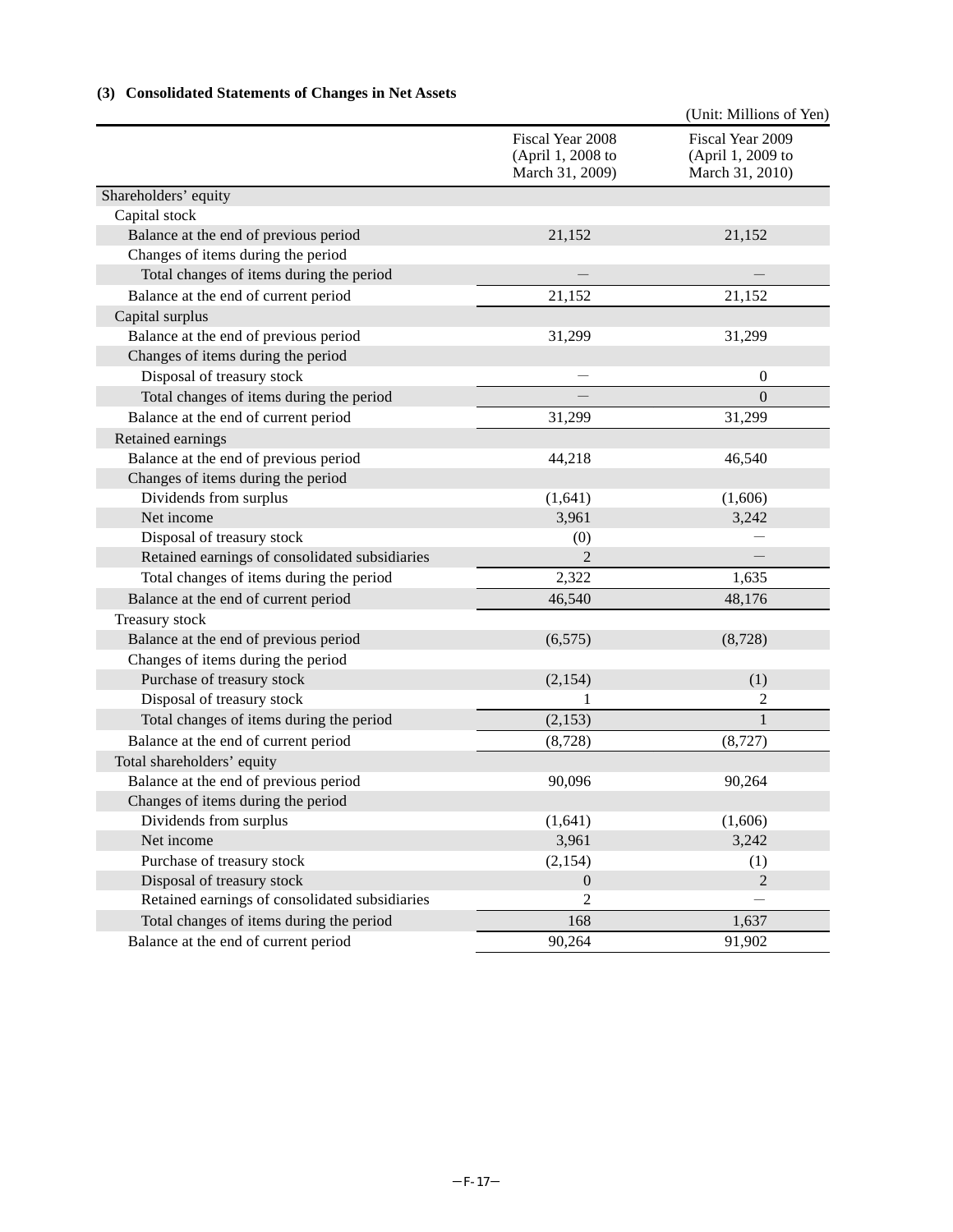|                                                       |                                                          | (Unit: Millions of Yen)                                  |
|-------------------------------------------------------|----------------------------------------------------------|----------------------------------------------------------|
|                                                       | Fiscal Year 2008<br>(April 1, 2008 to<br>March 31, 2009) | Fiscal Year 2009<br>(April 1, 2009 to<br>March 31, 2010) |
| Valuation and translation adjustments                 |                                                          |                                                          |
| Valuation difference on available-for-sale securities |                                                          |                                                          |
| Balance at the end of previous period                 | (404)                                                    | (34)                                                     |
| Changes of items during the period                    |                                                          |                                                          |
| Net changes of items other than shareholders' equity  | 370                                                      | 1,013                                                    |
| Total changes of items during the period              | 370                                                      | 1,013                                                    |
| Balance at the end of current period                  | (34)                                                     | 979                                                      |
| Deferred gains or losses on hedges                    |                                                          |                                                          |
| Balance at the end of previous period                 | (8)                                                      | 19                                                       |
| Changes of items during the period                    |                                                          |                                                          |
| Net changes of items other than shareholders' equity  | 28                                                       | (22)                                                     |
| Total changes of items during the period              | 28                                                       | (22)                                                     |
| Balance at the end of current period                  | 19                                                       | (2)                                                      |
| Foreign currency translation adjustment               |                                                          |                                                          |
| Balance at the end of previous period                 | (42)                                                     | (616)                                                    |
| Changes of items during the period                    |                                                          |                                                          |
| Net changes of items other than shareholders' equity  | (574)                                                    | 51                                                       |
| Total changes of items during the period              | (574)                                                    | 51                                                       |
| Balance at the end of current period                  | (616)                                                    | (565)                                                    |
| Total valuation and translation adjustments           |                                                          |                                                          |
| Balance at the end of previous period                 | (455)                                                    | (631)                                                    |
| Changes of items during the period                    |                                                          |                                                          |
| Net changes of items other than shareholders' equity  | (175)                                                    | 1,042                                                    |
| Total changes of items during the period              | (175)                                                    | 1,042                                                    |
| Balance at the end of current period                  | (631)                                                    | 411                                                      |
| Subscription rights to shares                         |                                                          |                                                          |
| Balance at the end of previous period                 | 33                                                       | 88                                                       |
| Changes of items during the period                    |                                                          |                                                          |
| Net changes of items other than shareholders' equity  | 55                                                       | 58                                                       |
| Total changes of items during the period              | 55                                                       | 58                                                       |
| Balance at the end of current period                  | 88                                                       | 147                                                      |
| Minority interests                                    |                                                          |                                                          |
| Balance at the end of previous period                 | 649                                                      | 223                                                      |
| Changes of items during the period                    |                                                          |                                                          |
| Net changes of items other than shareholders' equity  | (425)                                                    | (2)                                                      |
| Total changes of items during the period              | (425)                                                    | (2)                                                      |
| Balance at the end of current period                  | 223                                                      | 221                                                      |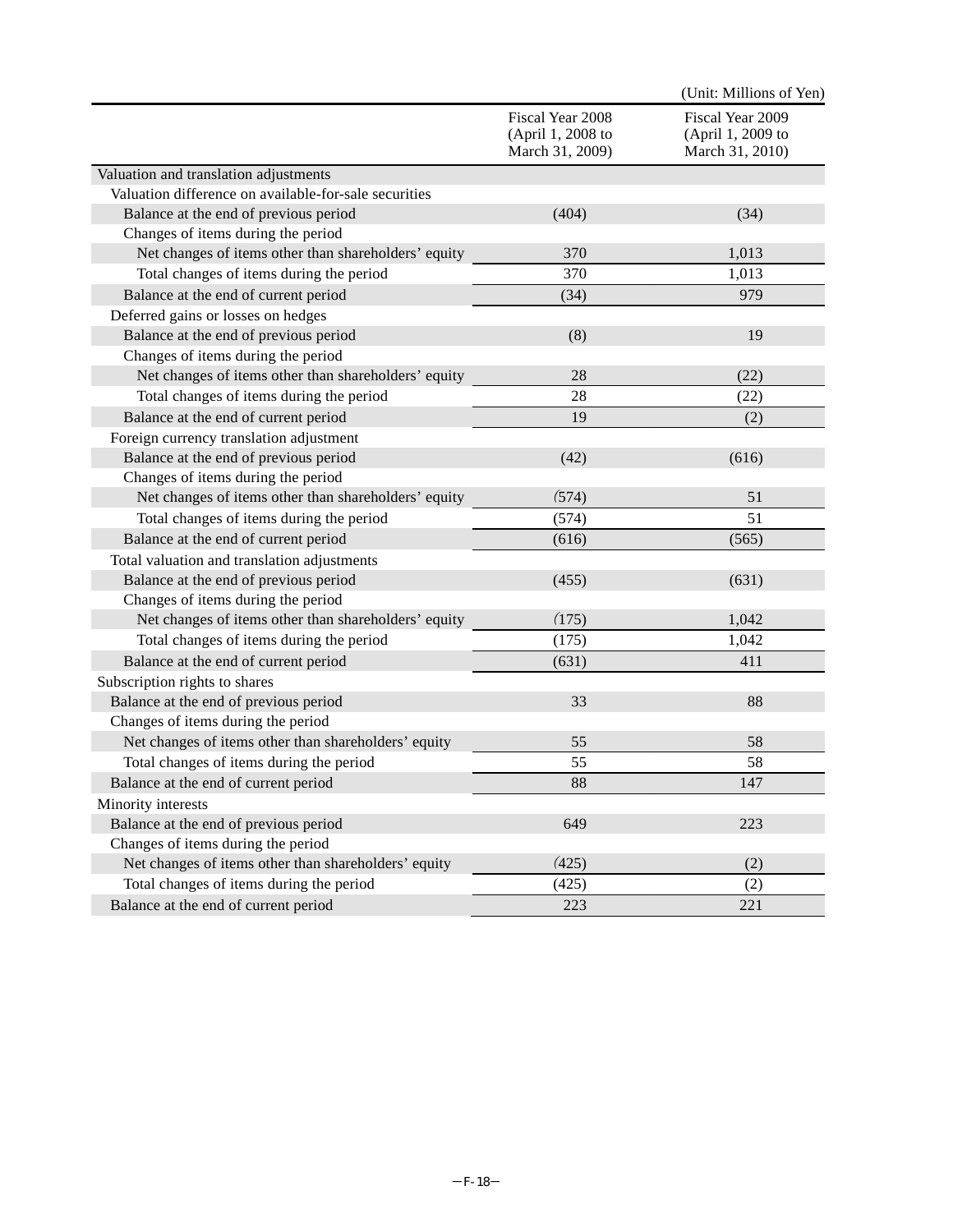|                                                      |                                                          | (Unit: Millions of Yen)                                  |
|------------------------------------------------------|----------------------------------------------------------|----------------------------------------------------------|
|                                                      | Fiscal Year 2008<br>(April 1, 2008 to<br>March 31, 2009) | Fiscal Year 2009<br>(April 1, 2009 to<br>March 31, 2010) |
| Total net assets                                     |                                                          |                                                          |
| Balance at the end of previous period                | 90,323                                                   | 89,946                                                   |
| Changes of items during the period                   |                                                          |                                                          |
| Dividends from surplus                               | (1,641)                                                  | (1,606)                                                  |
| Net income                                           | 3,961                                                    | 3,242                                                    |
| Purchase of treasury stock                           | (2,154)                                                  | $^{(1)}$                                                 |
| Disposal of treasury stock                           | $\Omega$                                                 | $\mathcal{D}_{\mathcal{L}}$                              |
| Retained earnings of consolidated subsidiaries       | 2                                                        |                                                          |
| Net changes of items other than shareholders' equity | (545)                                                    | 1,099                                                    |
| Total changes of items during the period             | (376)                                                    | 2,736                                                    |
| Balance at the end of current period                 | 89,946                                                   | 92,683                                                   |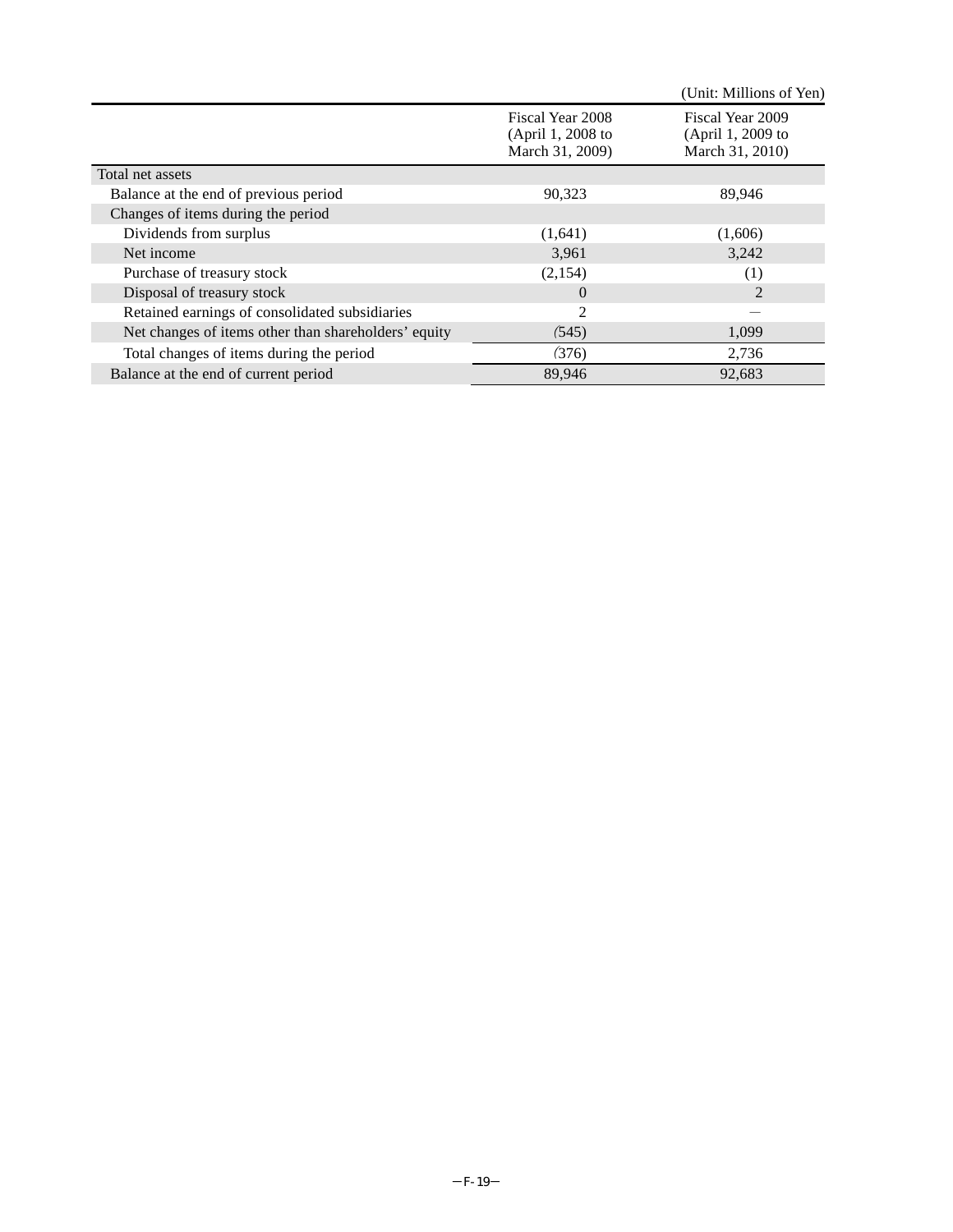# **(4) Consolidated Statements of Cash Flows**

|                                                                  |                                                          | (Unit: Millions of Yen)                                  |
|------------------------------------------------------------------|----------------------------------------------------------|----------------------------------------------------------|
|                                                                  | Fiscal Year 2008<br>(April 1, 2008 to<br>March 31, 2009) | Fiscal Year 2009<br>(April 1, 2009 to<br>March 31, 2010) |
| Net cash provided by (used in) operating activities              |                                                          |                                                          |
| Income before income taxes                                       | 7,367                                                    | 5,068                                                    |
| Depreciation and amortization                                    | 2,616                                                    | 3,157                                                    |
| Amortization of goodwill                                         | 551                                                      | 977                                                      |
| Impairment loss                                                  |                                                          | 220                                                      |
| Increase (decrease) in allowance for doubtful accounts           | (11)                                                     | (25)                                                     |
| Increase (decrease) in provision for retirement benefits         | (9)                                                      | (48)                                                     |
| Increase (decrease) in provision for office relocation<br>costs  |                                                          | 342                                                      |
| Decrease (increase) in prepaid pension costs                     | (113)                                                    | 251                                                      |
| Loss on retirement of noncurrent assets                          | 145                                                      | 135                                                      |
| Loss (gain) on sales of noncurrent assets                        | (0)                                                      | (2)                                                      |
| Non recurring depreciation on software                           | 215                                                      | 414                                                      |
| Loss (gain) on valuation of investment securities                | 1,597                                                    | $\overline{7}$                                           |
| Loss (gain) on sales of investment securities                    | 1                                                        | 12                                                       |
| Loss on valuation of stocks of subsidiaries and affiliates       |                                                          | $\overline{7}$                                           |
| Loss (gain) on sales of stocks of subsidiaries and<br>affiliates | (5)                                                      | 10                                                       |
| Loss (gain) on transfer of business                              | (76)                                                     |                                                          |
| Equity in (earnings) losses of affiliates                        | (78)                                                     | (13)                                                     |
| Share-based compensation expenses                                | 55                                                       | 61                                                       |
| Interest and dividends income                                    | (372)                                                    | (696)                                                    |
| Decrease (increase) in notes and accounts receivable-<br>trade   | 631                                                      | (2,122)                                                  |
| Decrease (increase) in inventories                               | (462)                                                    | (17)                                                     |
| Increase (decrease) in notes and accounts payable-trade          | (2,002)                                                  | 1,346                                                    |
| Directors' bonus payments                                        | (86)                                                     | (57)                                                     |
| Other, net                                                       | 1,946                                                    | (142)                                                    |
| Subtotal                                                         | 11,912                                                   | 8,887                                                    |
| Interest and dividends income received                           | 402                                                      | 832                                                      |
| Interest expenses paid                                           | (24)                                                     | (12)                                                     |
| Compensation for damage paid                                     | (33)                                                     |                                                          |
| Income taxes paid                                                | (4,590)                                                  | (3,018)                                                  |
| Net cash provided by (used in) operating activities              | 7,666                                                    | 6,688                                                    |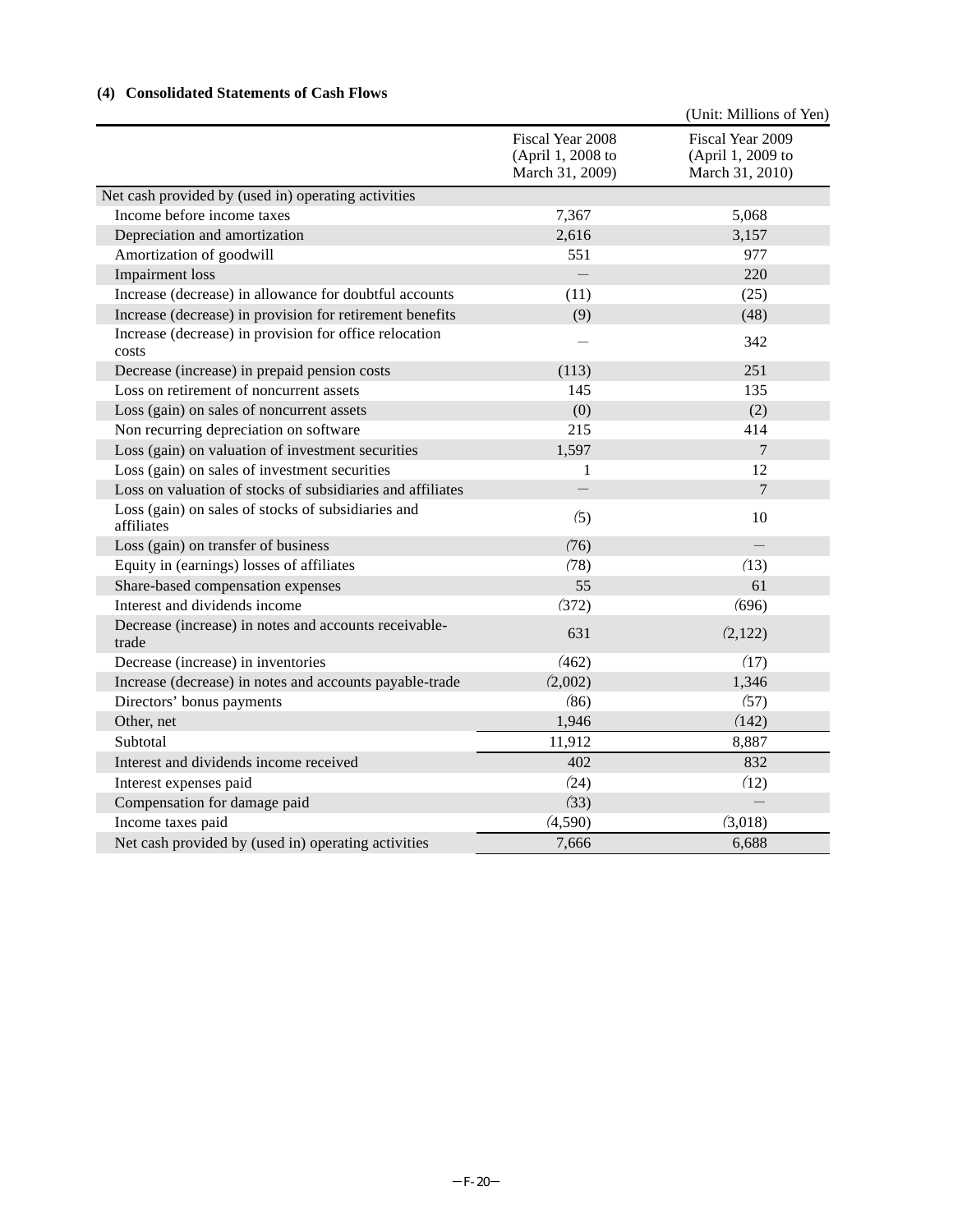|                                                                                                    |                                                          | (Unit: Millions of Yen)                                  |
|----------------------------------------------------------------------------------------------------|----------------------------------------------------------|----------------------------------------------------------|
|                                                                                                    | Fiscal Year 2008<br>(April 1, 2008 to<br>March 31, 2009) | Fiscal Year 2009<br>(April 1, 2009 to<br>March 31, 2010) |
| Net cash provided by (used in) investing activities                                                |                                                          |                                                          |
| Proceeds from sales and redemption of securities                                                   | 1,010                                                    | 1,521                                                    |
| Payments of short-term loans receivable                                                            | (185)                                                    |                                                          |
| Purchase of property, plant and equipment                                                          | (2,353)                                                  | (1,704)                                                  |
| Proceeds from sales of property, plant and equipment                                               | $\overline{4}$                                           | 171                                                      |
| Purchase of intangible assets                                                                      | (2,069)                                                  | (2,959)                                                  |
| Purchase of investment securities                                                                  | (4,997)                                                  | (2,608)                                                  |
| Proceeds from sales and redemption of investment<br>securities                                     | 207                                                      | 122                                                      |
| Purchase of investments in subsidiaries resulting in<br>change in scope of consolidation           | (74)                                                     |                                                          |
| Payments for sales of investments in subsidiaries<br>resulting in change in scope of consolidation | (64)                                                     | (9)                                                      |
| Purchase of investments in subsidiaries                                                            | (221)                                                    | $\overline{\phantom{0}}$                                 |
| Proceeds from transfer of business                                                                 | 38                                                       |                                                          |
| Payments for transfer of business                                                                  | (400)                                                    | (7)                                                      |
| Payments for lease and guarantee deposits                                                          |                                                          | (1,350)                                                  |
| Other, net                                                                                         | (242)                                                    | 37                                                       |
| Net cash provided by (used in) investing activities                                                | (9, 347)                                                 | (6,786)                                                  |
| Net cash provided by (used in) financing activities                                                |                                                          |                                                          |
| Net increase (decrease) in short-term loans payable                                                | (255)                                                    |                                                          |
| Repayments of loans payable                                                                        | (160)                                                    | (92)                                                     |
| Redemption of bonds                                                                                | (60)                                                     | (750)                                                    |
| Repayments of lease obligations                                                                    | (427)                                                    | (555)                                                    |
| Purchase of treasury stock                                                                         | (1,695)                                                  | (1)                                                      |
| Proceeds from sales of treasury stock                                                              | $\mathbf{0}$                                             | $\overline{0}$                                           |
| Cash dividends paid                                                                                | (1,641)                                                  | (1,606)                                                  |
| Cash dividends paid to minority shareholders                                                       | (108)                                                    |                                                          |
| Net cash provided by (used in) financing activities                                                | (4, 347)                                                 | (3,004)                                                  |
| Effect of exchange rate change on cash and cash<br>equivalents                                     | (296)                                                    | 38                                                       |
| Net increase (decrease) in cash and cash equivalents                                               | (6,325)                                                  | (3,064)                                                  |
| Cash and cash equivalents at beginning of period                                                   | 35,592                                                   | 29,267                                                   |
| Cash and cash equivalents at end of period                                                         | 29,267                                                   | 26,202                                                   |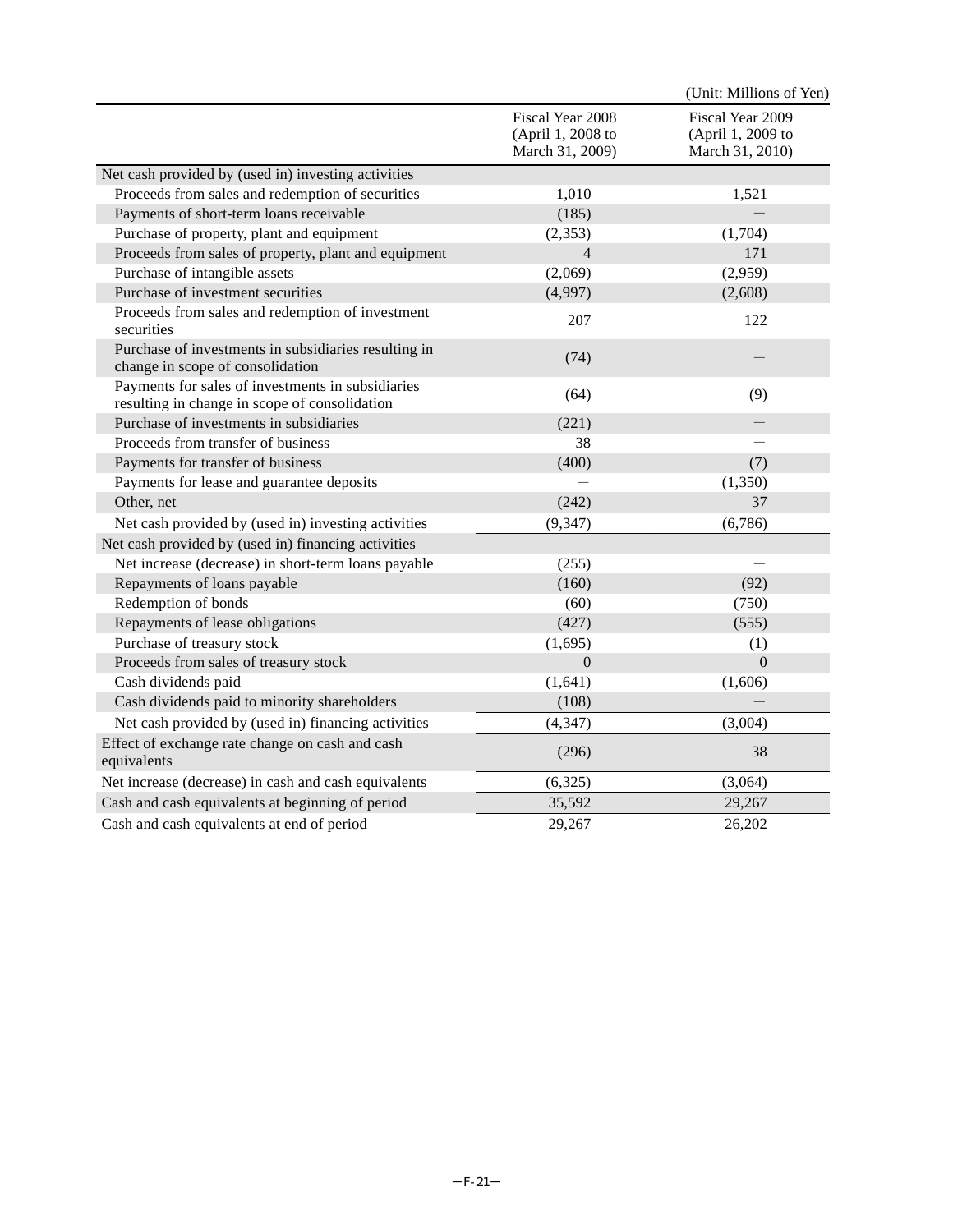# **(5) Notes to the Going Concern Assumption**

The previous consolidated fiscal year (April 1, 2008 to March 31, 2009) None

The consolidated fiscal year under review (April 1, 2009 to March 31, 2010) None

|  |  | (6) Significant Items as Part of the Basis of Preparation of Consolidated Financial Statements |
|--|--|------------------------------------------------------------------------------------------------|
|  |  |                                                                                                |

| Fiscal Year 2008<br>Fiscal Year 2009                                                         |                                                    |  |
|----------------------------------------------------------------------------------------------|----------------------------------------------------|--|
| (April 1, 2008 to March 31, 2009)                                                            | (April 1, 2009 to March 31, 2010)                  |  |
| 1. Scope of Consolidation                                                                    | Scope of Consolidation<br>1.                       |  |
| Consolidated subsidiaries:                                                                   | Consolidated subsidiaries:                         |  |
| All of the 15 subsidiaries (including two                                                    | All of the 13 subsidiaries are consolidated:       |  |
| subsidiaries owned indirectly) are consolidated:                                             | Sumisho Computer Systems (USA), Inc.               |  |
| Sumisho Computer Systems (USA), Inc.                                                         | SUMISHO COMPUTER SYSTEMS (EUROPE)                  |  |
| SUMISHO COMPUTER SYSTEMS (EUROPE)                                                            | LTD.                                               |  |
| LTD.                                                                                         | Curl, Incorporated                                 |  |
| Curl, Incorporated                                                                           | Curl International Corporation                     |  |
| Curl International Corporation                                                               | VA Linux Systems Japan K.K.                        |  |
| VA Linux Systems Japan K.K.                                                                  | SCS Solutions Inc.                                 |  |
| SCS Solutions Inc.                                                                           | SCS Business Support Inc.                          |  |
| SCS Business Support Inc.                                                                    | Asahi IT Solution Limited                          |  |
| Asahi IT Solution Limited                                                                    | Sumisho Computer Systems (Shanghai) Limited        |  |
| Sumisho Computer Systems (Shanghai) Limited                                                  | Sumisho Computer Systems (Dalian) Co., Ltd.        |  |
| Sumisho Computer Systems (Dalian) Co., Ltd.                                                  | Allied Engineering Corporation                     |  |
| Allied Engineering Corporation                                                               | Sumisho Computer Systems (Asia Pacific) Pte. Ltd.  |  |
| Sumisho Computer Systems (Asia Pacific) Pte. Ltd.                                            | eMplex Shanghai Co., Ltd.                          |  |
| eMplex, Co., Ltd.                                                                            |                                                    |  |
|                                                                                              | All of the shares of B4 Consulting, Inc., a        |  |
| e-Commerce Technology Corp. was excluded from                                                | consolidated subsidiary of Sumisho Computer        |  |
| the scope of consolidation due to the transfer of a                                          | Systems (USA), Inc., were sold as of December 31,  |  |
| part of its shares held by the Company to<br>2009. Accordingly, the company was removed from |                                                    |  |
| SOFTBANK TECHNOLOGY CORP., the joint                                                         | the scope of consolidation.                        |  |
| venture partner, on June 30, 2008.                                                           | On February 2, 2010, special liquidation           |  |
| Billing Soft Japan Co., Ltd. was absorbed by the                                             | proceedings with respect to eMplex, Co., Ltd. were |  |
| Company as of July 1, 2008.                                                                  | completed. As a result, the company was removed    |  |
| As of September 12, 2008, Sumisho Computer                                                   | from SCS's scope of consolidation.                 |  |
| Systems (USA), Inc., one of the Company's                                                    |                                                    |  |
| consolidated subsidiaries, obtained 80% of the                                               |                                                    |  |
| voting rights in a SAP consulting firm, B4                                                   |                                                    |  |
| Consulting, Inc., thereby making it a consolidated                                           |                                                    |  |
| subsidiary.                                                                                  |                                                    |  |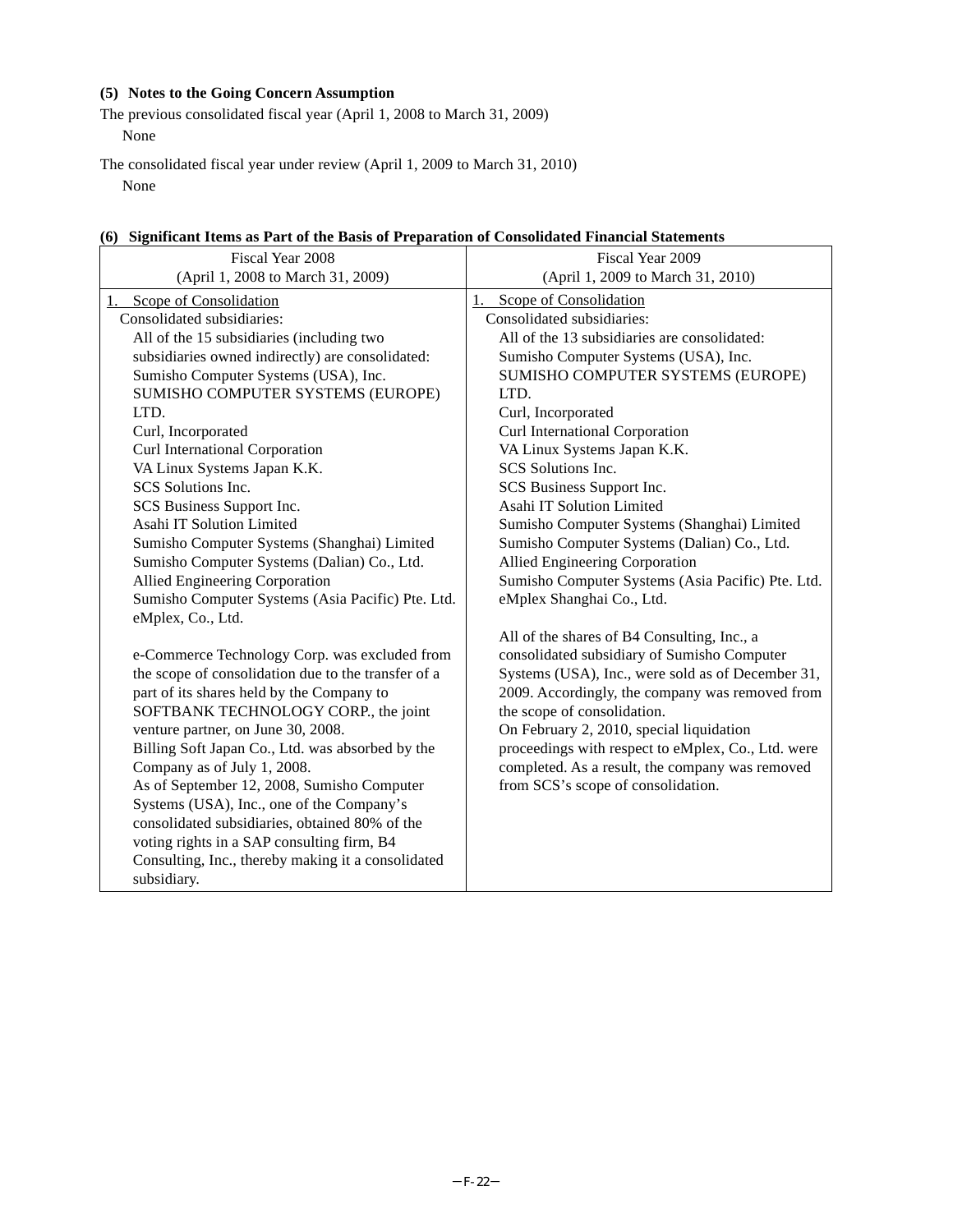| Fiscal Year 2008<br>(April 1, 2008 to March 31, 2009)                                                                                                                                                                                                                                                                                                                                                                                                                                                                                                                                                                                                                                                                                                                                                                                                                                                                                                                                                                                                                                                                                                                                                                                                                                                                                                                                                                                                     | Fiscal Year 2009<br>(April 1, 2009 to March 31, 2010)                                                                                                                                                                                                                                                                                                                                                                                                                                                                                                                                                                                                                                                                                                                                                                                           |
|-----------------------------------------------------------------------------------------------------------------------------------------------------------------------------------------------------------------------------------------------------------------------------------------------------------------------------------------------------------------------------------------------------------------------------------------------------------------------------------------------------------------------------------------------------------------------------------------------------------------------------------------------------------------------------------------------------------------------------------------------------------------------------------------------------------------------------------------------------------------------------------------------------------------------------------------------------------------------------------------------------------------------------------------------------------------------------------------------------------------------------------------------------------------------------------------------------------------------------------------------------------------------------------------------------------------------------------------------------------------------------------------------------------------------------------------------------------|-------------------------------------------------------------------------------------------------------------------------------------------------------------------------------------------------------------------------------------------------------------------------------------------------------------------------------------------------------------------------------------------------------------------------------------------------------------------------------------------------------------------------------------------------------------------------------------------------------------------------------------------------------------------------------------------------------------------------------------------------------------------------------------------------------------------------------------------------|
| <b>Application of the Equity Method</b><br>2.<br>All of the following six affiliates are accounted for<br>by the equity method:<br>Pioneer soft Co., Ltd.<br>Component Square, Inc.<br>eBANK Systems Corporation<br>ATLED Co., Ltd.<br>Sumisho Joho Datacraft Corporation<br>ARGO GRAPHICS Inc. (Note)<br>Note: The Company acquired the shares of ARGO<br>GRAPHICS Inc. as of June 11, 2008 and the<br>Company was therefore newly accounted for by the<br>equity method.                                                                                                                                                                                                                                                                                                                                                                                                                                                                                                                                                                                                                                                                                                                                                                                                                                                                                                                                                                                | 2.<br><b>Application of the Equity Method</b><br>All of the following five affiliates are accounted for<br>by the equity method:<br>Pioneer soft Co., Ltd.<br>eBANK Systems Corporation<br>ATLED Co., Ltd.<br>Sumisho Joho Datacraft Corporation<br>ARGO GRAPHICS Inc.                                                                                                                                                                                                                                                                                                                                                                                                                                                                                                                                                                          |
| HULINKS Inc., an equity-method affiliate up to<br>and including the fiscal year ended March 31, 2008,<br>was excluded as an affiliate accounted for by the<br>equity method from the fiscal year ended March 31,<br>2009 due to the sale of its shares held by the<br>Company as of July 31, 2008.                                                                                                                                                                                                                                                                                                                                                                                                                                                                                                                                                                                                                                                                                                                                                                                                                                                                                                                                                                                                                                                                                                                                                        | Component Square, Inc., an equity-method affiliate<br>up to and including the fiscal year ended March 31,<br>2009, was excluded as an affiliate accounted for by<br>the equity method on December 22, 2009 due to the<br>completion of liquidation proceedings.                                                                                                                                                                                                                                                                                                                                                                                                                                                                                                                                                                                 |
| <b>Fiscal Year of Consolidated Subsidiaries</b><br>3.<br>As the settlement day of Sumisho Computer<br>Systems (USA), Inc. (including B4 Consulting,<br>Inc.), SUMISHO COMPUTER SYSTEMS<br>(EUROPE) LTD., Curl, Incorporated, Sumisho<br>Computer Systems (Shanghai) Limited, Sumisho<br>Computer Systems (Dalian) Co., Ltd., Sumisho<br>Computer Systems (Asia Pacific) Pte. Ltd. and<br>eMplex, Co., Ltd. is December 31, preparation of<br>the consolidated financial statements for the fiscal<br>year ended March 31, 2009 is based on the financial<br>statements for the period from January 1, 2008<br>through to December 31, 2008, provided that<br>necessary adjustments are made for consolidation<br>purposes with regard to material transactions that<br>took place in the period between the above period-<br>end and the consolidated fiscal year-end of the<br>Company.<br>(Additional information)<br>As Billing Soft Japan Co., Ltd. was absorbed by the<br>Company as of July 1, 2008, the results of<br>operations of Billing Soft Japan Co., Ltd. for the<br>six-month period from January 1, 2008 to June 30,<br>2008 were included in the Company's consolidated<br>statement of income for the first quarter of the fiscal<br>year ended March 31, 2009.<br>As a result, net sales, operating income, ordinary<br>income and net income increased ¥542 million,<br>¥195 million, ¥194 million and ¥111 million,<br>respectively. | <b>Fiscal Year of Consolidated Subsidiaries</b><br>3.<br>As the settlement day of Sumisho Computer<br>Systems (USA), Inc., SUMISHO COMPUTER<br>SYSTEMS (EUROPE) LTD., Curl, Incorporated,<br>Sumisho Computer Systems (Shanghai) Limited,<br>Sumisho Computer Systems (Dalian) Co., Ltd.,<br>Sumisho Computer Systems (Asia Pacific) Pte. Ltd.<br>and eMplex Shanghai Co., Ltd. is December 31,<br>preparation of the consolidated financial statements<br>for the fiscal year ended March 31, 2010 is based on<br>the financial statements for the period from January<br>1, 2009 through to December 31, 2009, provided<br>that necessary adjustments are made for<br>consolidation purposes with regard to material<br>transactions that took place in the period between<br>the above period-end and the fiscal year-end of the<br>Company. |

Other than the aforementioned information, there are no material changes to the information disclosed in the Company's most recently lodged Securities Report (filed on June 25, 2009). Accordingly, this information has been omitted.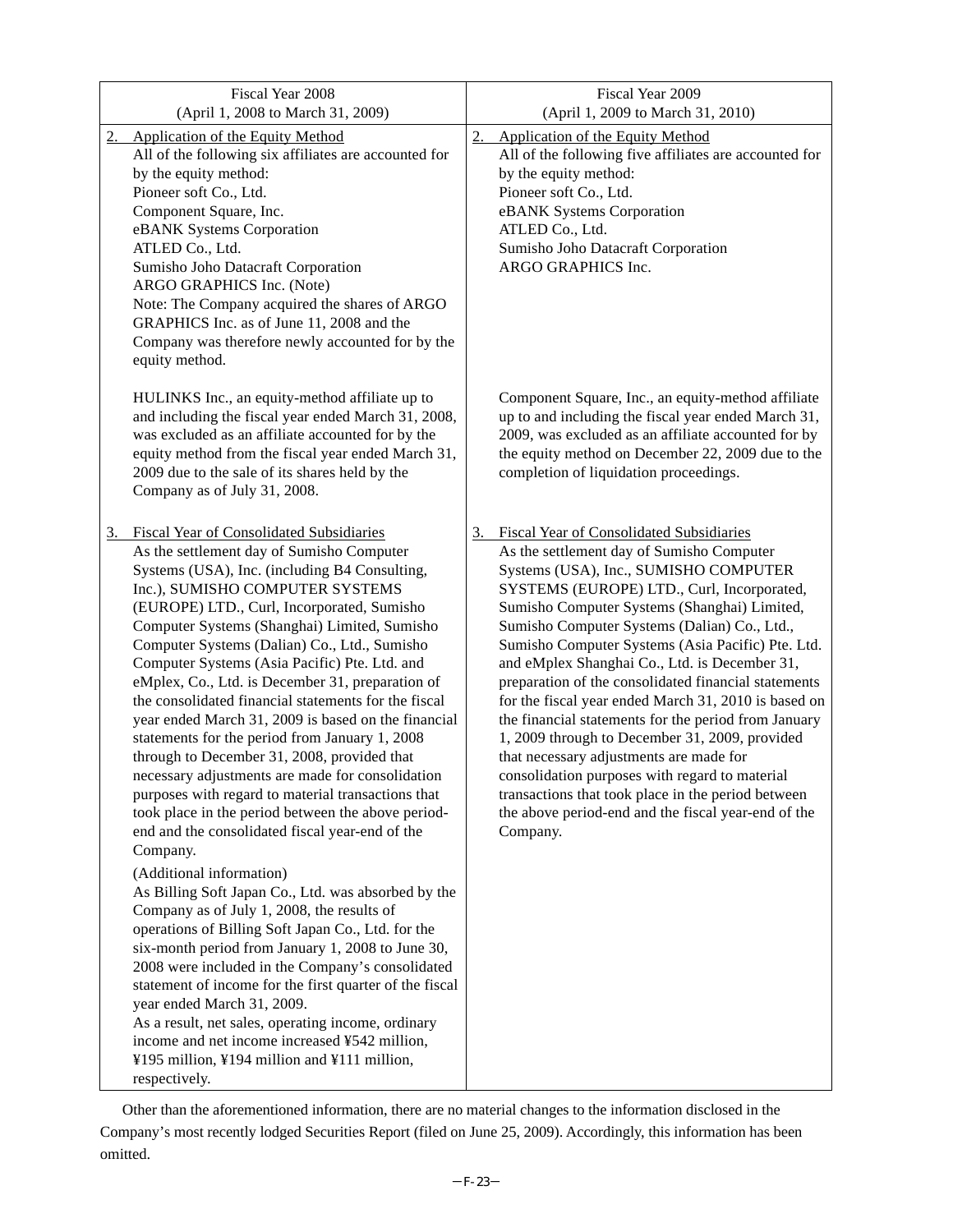# **(7) Changes of Significant Items to the Basis of Preparation of Consolidated Financial Statements**

| Fiscal Year 2008<br>(April 1, 2008 to March 31, 2009)                                                                                                                                                                                                                                                                                                                                                                                                                                                                                                                                                                                                                                                                                                                                                                                                                                                                                                                                                                                                                                                                                                                                                                                                                                                                                                                                                                            | Fiscal Year 2009<br>(April 1, 2009 to March 31, 2010) |
|----------------------------------------------------------------------------------------------------------------------------------------------------------------------------------------------------------------------------------------------------------------------------------------------------------------------------------------------------------------------------------------------------------------------------------------------------------------------------------------------------------------------------------------------------------------------------------------------------------------------------------------------------------------------------------------------------------------------------------------------------------------------------------------------------------------------------------------------------------------------------------------------------------------------------------------------------------------------------------------------------------------------------------------------------------------------------------------------------------------------------------------------------------------------------------------------------------------------------------------------------------------------------------------------------------------------------------------------------------------------------------------------------------------------------------|-------------------------------------------------------|
| (Application of Accounting Standard for Measurement<br>of Inventories)<br>Effective from the fiscal year ended March 31, 2009,<br>the Company has applied "Accounting Standard for<br>Measurement of Inventories" (ASBJ Statement No. 9<br>issued on July 5, 2006).<br>There was no impact on the Company's operating<br>income, ordinary income and income before income<br>taxes for the fiscal year ended March 31, 2009.                                                                                                                                                                                                                                                                                                                                                                                                                                                                                                                                                                                                                                                                                                                                                                                                                                                                                                                                                                                                     |                                                       |
| (Application of Accounting Standards Relating to Lease<br>Transactions)<br>Finance lease transactions that do not transfer<br>ownership have historically been accounted for using<br>the same method as that for normal rental transactions.<br>Effective from the fiscal year ended March 31, 2009,<br>the Company has applied the "Accounting Standard for<br>Lease Transactions" (ASBJ Statement No. 13 issued on<br>June 17, 1993 by Business Accounting Council, the 1st<br>Committee, and last revised on March 30, 2007 by<br>ASBJ) and the "Guidance on Accounting Standard for<br>Lease Transactions," (ASBJ Guidance No. 16 issued on<br>January 18, 1994 by the Japanese Institute of Certified<br>Public Accountants, Accounting Practice Committee,<br>and last revised on March 30, 2007 by ASBJ). As a<br>result of this application, finance lease transactions that<br>do not transfer ownership are treated as sales<br>transactions.<br>With regard to finance lease transactions that do not<br>transfer ownership that occurred prior to the beginning<br>of the fiscal year to which they are applied, the<br>accounting treatment applicable to normal rental<br>transactions is applied.<br>Taking the aforementioned into consideration, the<br>impact on the Company's operating income, ordinary<br>income and income before income taxes for the fiscal<br>year ended March 31, 2009 is immaterial. |                                                       |
| (Application of the "Practical Solution on Unification<br>of Accounting Policies Applied to Foreign Subsidiaries<br>for Consolidated Financial Statements")<br>Effective from the fiscal year ended March 31, 2009,<br>the Company has applied the "Practical Solution on<br>Unification of Accounting Policies Applied to Foreign<br>Subsidiaries for Consolidated Financial Statements"<br>(ASBJ PITF No. 18 issued on May 17, 2006) and at the<br>same time undertaken all necessary modifications from<br>a consolidated account settlement perspective.<br>Taking the aforementioned into consideration, the<br>impact on the Company's operating income, ordinary<br>income and income before income taxes for the fiscal<br>year ended March 31, 2009 is immaterial.                                                                                                                                                                                                                                                                                                                                                                                                                                                                                                                                                                                                                                                      |                                                       |

\_\_\_\_\_\_\_\_\_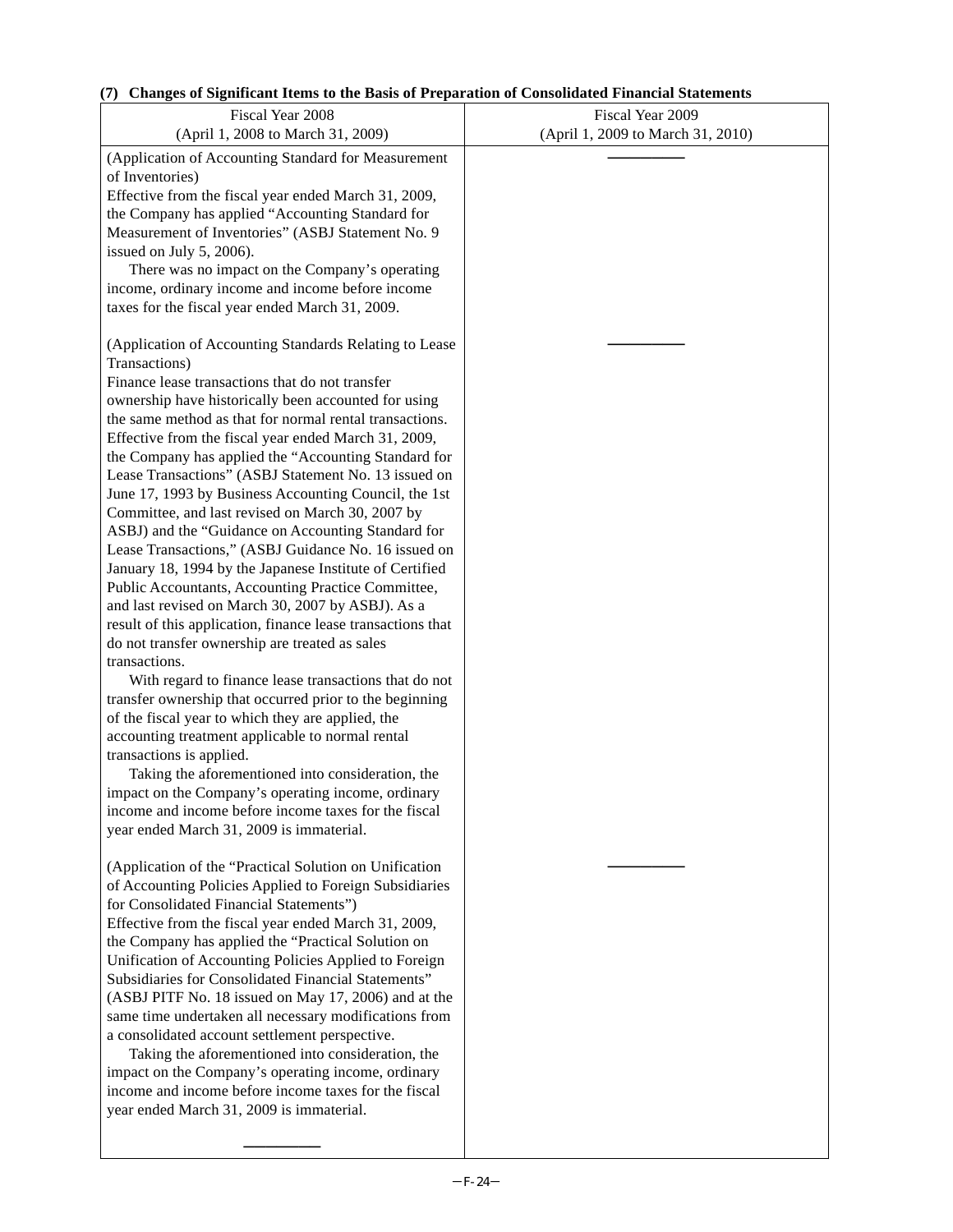| Fiscal Year 2008                  | Fiscal Year 2009                                                                                          |  |
|-----------------------------------|-----------------------------------------------------------------------------------------------------------|--|
| (April 1, 2008 to March 31, 2009) | (April 1, 2009 to March 31, 2010)                                                                         |  |
|                                   |                                                                                                           |  |
|                                   |                                                                                                           |  |
|                                   | (Changes in Accounting Standards for the Recognition)                                                     |  |
|                                   | of Completed Contracts and the Cost of Completed<br>Contracts)                                            |  |
|                                   | In connection with standards relating to the recognition                                                  |  |
|                                   | of revenues for construction contracts, the Company has                                                   |  |
|                                   | historically applied the completed-contract method.                                                       |  |
|                                   | Effective from the fiscal year ended March 31, 2010,                                                      |  |
|                                   | the Company has applied the "Accounting Standard for                                                      |  |
|                                   | Construction Contracts" (ASBJ Statement No. 15,                                                           |  |
|                                   | December 27, 2007) and the "Guidance on Accounting                                                        |  |
|                                   | Standard for Construction Contracts" (ASBJ Guidance                                                       |  |
|                                   | No. 18, December 27, 2007). With respect to                                                               |  |
|                                   | construction contracts commenced during the fiscal                                                        |  |
|                                   | year ended March 31, 2010, the percentage of                                                              |  |
|                                   | completion method (percentage of completion shall be                                                      |  |
|                                   | estimated based on the cost percentage method) is                                                         |  |
|                                   | applied to contracts for which the outcome of the                                                         |  |
|                                   | construction is deemed certain during the fiscal year                                                     |  |
|                                   | ended March 31, 2010. For all other construction                                                          |  |
|                                   | contracts, the completed-contract method is applied.                                                      |  |
|                                   | As a result of the application of this change in the<br>accounting standard, net sales, operating income, |  |
|                                   | ordinary income and income before income taxes                                                            |  |
|                                   | increased ¥4,058 million, ¥733 million, ¥733 million                                                      |  |
|                                   | and ¥733 million, respectively.                                                                           |  |
|                                   |                                                                                                           |  |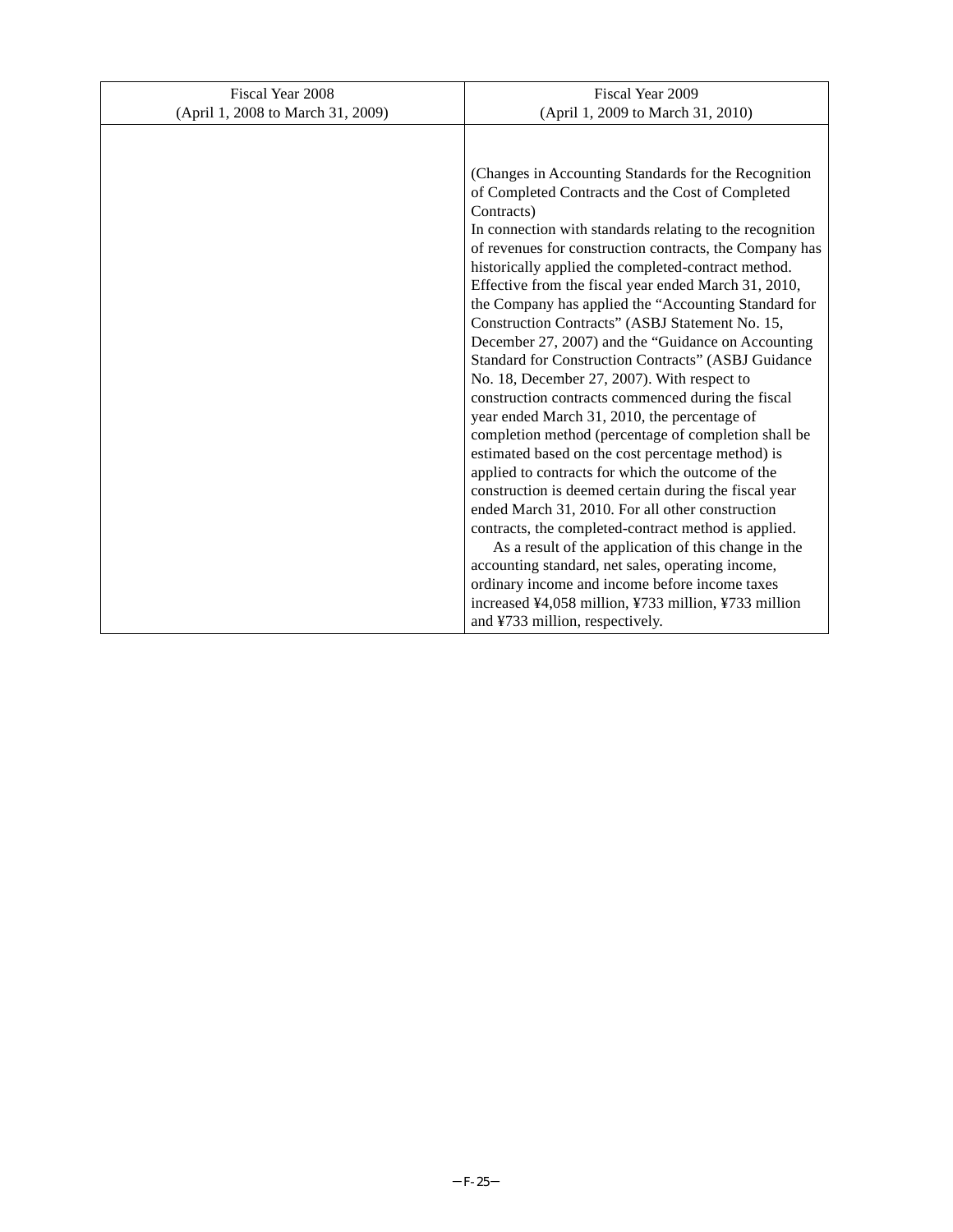[Changes in Presentation Methods]

| $\epsilon$ <sup>0</sup>                                  |                                                                      |
|----------------------------------------------------------|----------------------------------------------------------------------|
| Fiscal Year 2008                                         | Fiscal Year 2009                                                     |
| (April 1, 2008 to March 31, 2009)                        | (April 1, 2009 to March 31, 2010)                                    |
| (Consolidated Balance Sheets)                            |                                                                      |
| In line with the application of the Cabinet Office       |                                                                      |
| Ordinance to Partially Amend the Rules for the           |                                                                      |
| Terminology, Form and Presentation Method of             |                                                                      |
| <b>Consolidated Financial Statements (Cabinet Office</b> |                                                                      |
| Ordinance No. 50, August 7, 2008), the account           |                                                                      |
| "Inventories" for the previous fiscal year has been      |                                                                      |
| separately presented as "Merchandise and finished        |                                                                      |
| goods," "Work in process" and "Raw materials and         |                                                                      |
| supplies" effective from the fiscal year ended March 31, |                                                                      |
| 2009.                                                    |                                                                      |
| "Merchandise and finished goods," "Work in               |                                                                      |
| process" and "Raw materials and supplies" included in    |                                                                      |
| "Inventories" for the previous fiscal year were ¥2,731   |                                                                      |
| million, ¥1,525 million and ¥26 million, respectively.   |                                                                      |
|                                                          |                                                                      |
| (Consolidated Statements of Cash Flows)                  | (Consolidated Statements of Cash Flows)                              |
| "Loss on sales of noncurrent assets" included in "Other" | "Payments for lease and guarantee deposits" included in              |
| in "Net cash provided by (used in) operating activities" | "Other" in "Net cash provided by (used in) investing                 |
| for the fiscal year ended March 31, 2008 has been        | activities" for the fiscal year ended March 31, 2009 has             |
| reclassified and presented in "Loss (gain) on sales of   | been reclassified and presented as a separate accounting             |
| noncurrent assets" for the fiscal year ended March 31,   | line item for the fiscal year ended March 31, 2010. This             |
| 2009. The purpose is to better facilitate comparisons of | is to reflect its growing importance. In the fiscal year             |
| consolidated financial statements in conjunction with    | ended March 31, 2009, "Payments for lease and                        |
| the introduction of XBRL to EDINET.                      | guarantee deposits" included in "Other" in "Net cash                 |
| In the fiscal year ended March 31, 2008, "Gain on        | provided by (used in) investing activities" totaled ¥208<br>million. |
| sales of noncurrent assets" included in "Other" was ¥17  |                                                                      |
| million.                                                 |                                                                      |

## [Additional Information]

| Fiscal Year 2009<br>(April 1, 2009 to March 31, 2010)                                                                                                                                                                                                                                                                                                                         |
|-------------------------------------------------------------------------------------------------------------------------------------------------------------------------------------------------------------------------------------------------------------------------------------------------------------------------------------------------------------------------------|
| Change in the Useful Life of Noncurrent Assets<br>Effective from the fiscal year ended March 31, 2010, the Company implemented a change in the useful life of<br>certain property, plant and equipment. As a result of the change, operating income, ordinary income and income<br>before income taxes each decreased by ¥226 million in comparison with the previous method. |
| Provision for office relocation costs<br>In conjunction with the relocation of the Company's Tokyo office, the Company has been able to reasonably<br>estimate the cost of restoration work projected to arise. Accordingly, a "Provision for office relocation costs" has<br>been brought to account.                                                                        |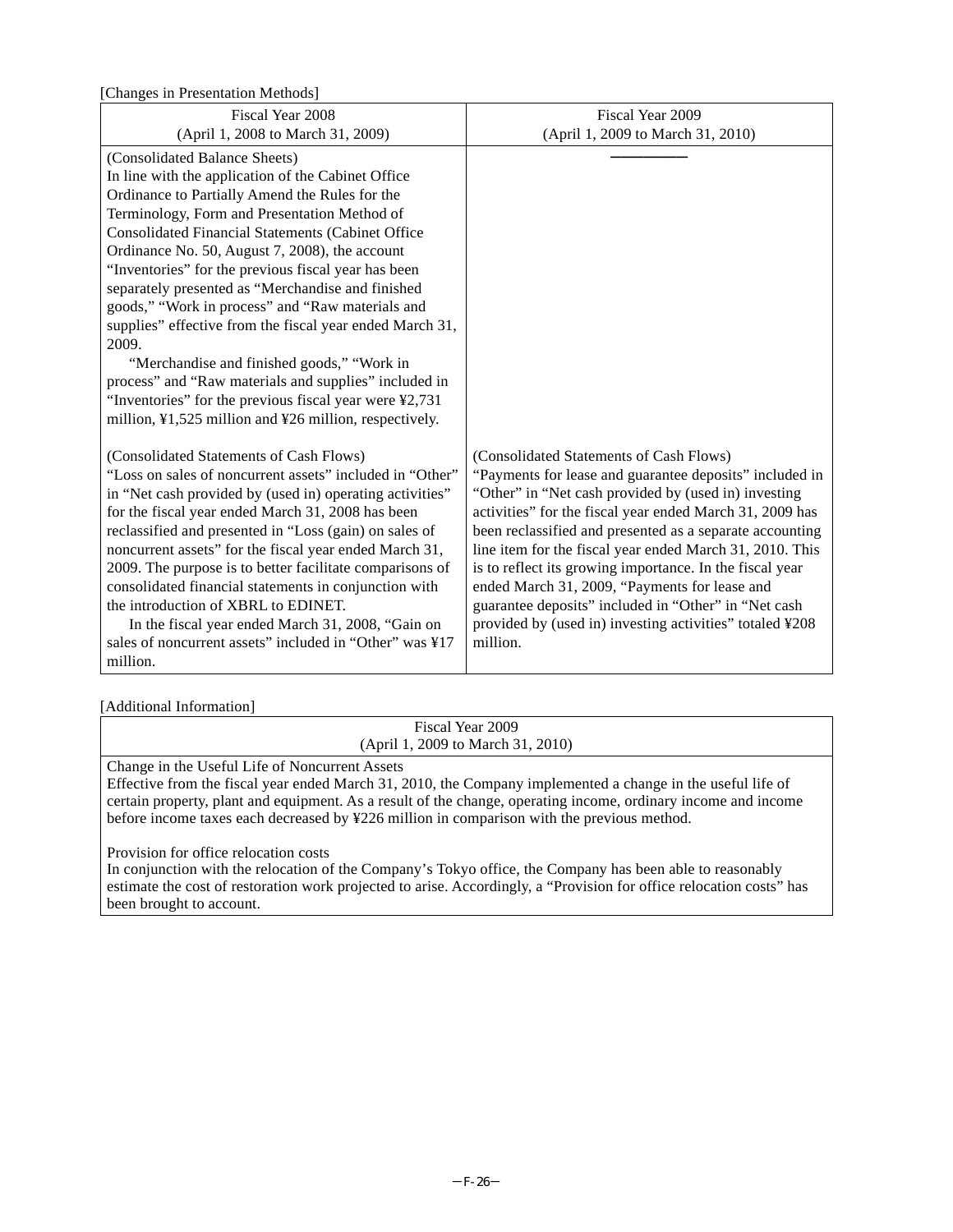# **(8) Notes to Consolidated Financial Statements**

(Segment Information)

# 1. Business Segments

Fiscal year 2008 (April 1, 2008 to March 31, 2009) and fiscal year 2009 (April 1, 2009 to March 31, 2010)

The SCS Group has engaged primarily in software development, information processing services, packaged software and software sales, and the operation and management of information networks and data centers. These operating activities are deemed to represent a single business field. Accordingly, information by business segment is not provided.

# 2. Geographic Segments

Fiscal year 2008 (April 1, 2008 to March 31, 2009) and fiscal year 2009 (April 1, 2009 to March 31, 2010) Since the percentage of total segment sales and total segment assets in Japan exceeds 90%, information on geographic areas has been omitted from this report.

## 3. Overseas Sales

Fiscal year 2008 (April 1, 2008 to March 31, 2009) and fiscal year 2009 (April 1, 2009 to March 31, 2010) Since the percentage of overseas sales to total consolidated net sales is less than 10%, information relating to overseas sales has been omitted from this report.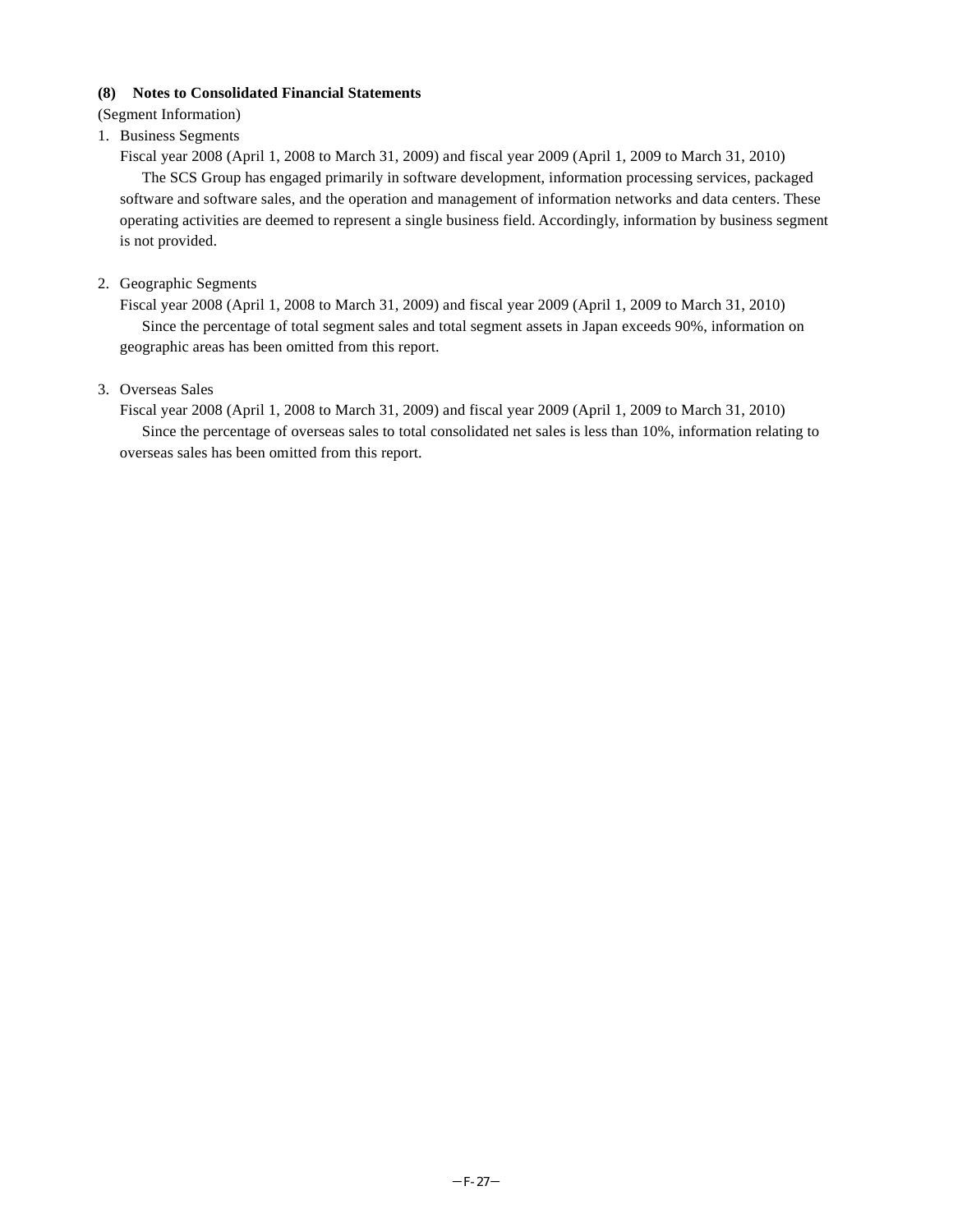(Per Share Information)

| Fiscal Year 2008                  |           | Fiscal Year 2009                  |           |  |
|-----------------------------------|-----------|-----------------------------------|-----------|--|
| (April 1, 2008 to March 31, 2009) |           | (April 1, 2009 to March 31, 2010) |           |  |
| Net assets per share              | ¥1,794.31 | Net assets per share              | ¥1,847.95 |  |
| Net income per share              | 478.10    | Net income per share              | 464.90    |  |
| Net income per diluted share      | ¥77.95    | Net income per diluted share      | ¥64.83    |  |

Note: Net income per share and net income per diluted share are calculated on the following basis.

| (Unit: Millions of yen unless otherwise stated)                                                                                                                                             |                                                                                                                                                                                                                                                                                                                                                                                                                                                                                                                                                                                                                                                                                                          |                                                                                                                                                                                                                                                                                                                                                                                                                                                                                                                                                                                                                                                                   |  |
|---------------------------------------------------------------------------------------------------------------------------------------------------------------------------------------------|----------------------------------------------------------------------------------------------------------------------------------------------------------------------------------------------------------------------------------------------------------------------------------------------------------------------------------------------------------------------------------------------------------------------------------------------------------------------------------------------------------------------------------------------------------------------------------------------------------------------------------------------------------------------------------------------------------|-------------------------------------------------------------------------------------------------------------------------------------------------------------------------------------------------------------------------------------------------------------------------------------------------------------------------------------------------------------------------------------------------------------------------------------------------------------------------------------------------------------------------------------------------------------------------------------------------------------------------------------------------------------------|--|
| Item                                                                                                                                                                                        | Fiscal Year 2008<br>(April 1, 2008)<br>to March 31, 2009)                                                                                                                                                                                                                                                                                                                                                                                                                                                                                                                                                                                                                                                | Fiscal Year 2009<br>(April 1, 2009)<br>to March 31, 2010)                                                                                                                                                                                                                                                                                                                                                                                                                                                                                                                                                                                                         |  |
| Net income per share                                                                                                                                                                        |                                                                                                                                                                                                                                                                                                                                                                                                                                                                                                                                                                                                                                                                                                          |                                                                                                                                                                                                                                                                                                                                                                                                                                                                                                                                                                                                                                                                   |  |
| Net income                                                                                                                                                                                  | 3,961                                                                                                                                                                                                                                                                                                                                                                                                                                                                                                                                                                                                                                                                                                    | 3,242                                                                                                                                                                                                                                                                                                                                                                                                                                                                                                                                                                                                                                                             |  |
| Amount not applicable to shareholders of<br>common shares                                                                                                                                   |                                                                                                                                                                                                                                                                                                                                                                                                                                                                                                                                                                                                                                                                                                          |                                                                                                                                                                                                                                                                                                                                                                                                                                                                                                                                                                                                                                                                   |  |
| Net income applicable to common shares                                                                                                                                                      | 3,961                                                                                                                                                                                                                                                                                                                                                                                                                                                                                                                                                                                                                                                                                                    | 3,242                                                                                                                                                                                                                                                                                                                                                                                                                                                                                                                                                                                                                                                             |  |
| Average number of common shares for the<br>period<br>(Shares)                                                                                                                               | 50,722,373                                                                                                                                                                                                                                                                                                                                                                                                                                                                                                                                                                                                                                                                                               | 49,953,876                                                                                                                                                                                                                                                                                                                                                                                                                                                                                                                                                                                                                                                        |  |
| Diluted net income per share of common stock                                                                                                                                                |                                                                                                                                                                                                                                                                                                                                                                                                                                                                                                                                                                                                                                                                                                          |                                                                                                                                                                                                                                                                                                                                                                                                                                                                                                                                                                                                                                                                   |  |
| Net income adjustment amount                                                                                                                                                                | (5)                                                                                                                                                                                                                                                                                                                                                                                                                                                                                                                                                                                                                                                                                                      |                                                                                                                                                                                                                                                                                                                                                                                                                                                                                                                                                                                                                                                                   |  |
| (Included in which is the balance applicable to<br>changes in equity in affiliates in the event of the<br>exercise of subscription rights to shares issued<br>by consolidated subsidiaries) | (5)                                                                                                                                                                                                                                                                                                                                                                                                                                                                                                                                                                                                                                                                                                      |                                                                                                                                                                                                                                                                                                                                                                                                                                                                                                                                                                                                                                                                   |  |
| Increase in the number of common shares<br>(Shares)                                                                                                                                         | 31,812                                                                                                                                                                                                                                                                                                                                                                                                                                                                                                                                                                                                                                                                                                   | 58,931                                                                                                                                                                                                                                                                                                                                                                                                                                                                                                                                                                                                                                                            |  |
| (Included in which are subscription rights to<br>shares)<br>(Shares)                                                                                                                        | (31, 812)                                                                                                                                                                                                                                                                                                                                                                                                                                                                                                                                                                                                                                                                                                | (58, 931)                                                                                                                                                                                                                                                                                                                                                                                                                                                                                                                                                                                                                                                         |  |
| Summary of the diluted shares that were not<br>included in the calculations of diluted net<br>income per share due to the lack of a dilution<br>effect                                      | Stock options pertaining to<br>resolutions of the Annual<br>General Meeting of<br>Shareholders held on June<br>27, 2007:<br>(The number of shares<br>subject to subscription<br>rights to shares: 49,000<br>shares)<br>Stock options pertaining to<br>resolutions of the Annual<br>General Meeting of<br>Shareholders held on June<br>26, 2008:<br>(The number of shares<br>subject to subscription<br>rights to shares: 50,500<br>shares)<br>Stock options pertaining to<br>resolutions of the<br><b>Extraordinary Meeting of</b><br>Shareholders of subsidiary<br>eMplex, Co., Ltd. held on<br>December 16, 2005:<br>(The number of shares<br>subject to subscription<br>rights to shares: 171 shares) | Stock options pertaining to<br>resolutions of the Annual<br>General Meeting of<br>Shareholders held on June<br>27, 2007:<br>(The number of shares<br>subject to subscription<br>rights to shares: 49,000<br>shares)<br>Stock options pertaining to<br>resolutions of the Annual<br>General Meeting of<br>Shareholders held on June<br>26, 2008:<br>(The number of shares<br>subject to subscription<br>rights to shares: 50,500<br>shares)<br>Stock options pertaining to<br>resolutions of the Annual<br>General Meeting of<br>Shareholders held on June<br>25, 2009:<br>(The number of shares<br>subject to subscription<br>rights to shares: 53,500<br>shares) |  |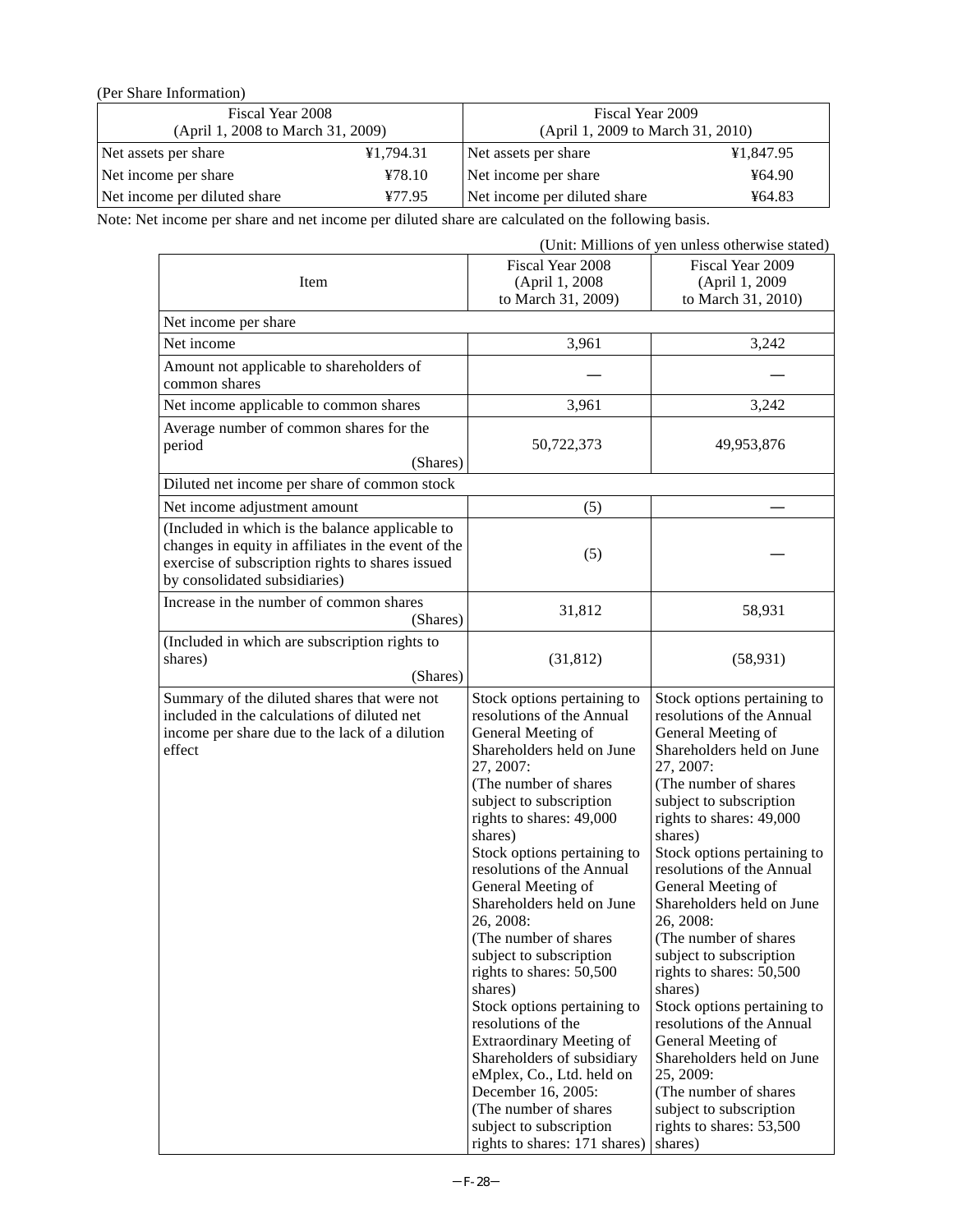| Stock options of ARGO                           | Stock options of ARGO                           |
|-------------------------------------------------|-------------------------------------------------|
| GRAPHICS Inc., an<br>affiliate accounted for by | GRAPHICS Inc., an<br>affiliate accounted for by |
| the equity method:                              | the equity method:                              |
| (The number of shares                           | (The number of shares)                          |
| subject to subscription                         | subject to subscription                         |
| rights to shares)                               | rights to shares)                               |
| Fourth subscription rights                      | Sixth subscription rights to                    |
| to shares: 396,300 shares                       | shares: $444,500$ shares                        |
| Fifth subscription rights to                    | Seventh subscription rights                     |
| shares: $471,500$ shares                        | to shares: 491,100 shares                       |
| Sixth subscription rights to                    |                                                 |
| shares: 454,800 shares                          |                                                 |

#### **(Significant Subsequent Events)**

The previous consolidated fiscal year (April 1, 2008 to March 31, 2009) None

The consolidated fiscal year under review (April 1, 2009 to March 31, 2010) None

(Disclosure Omitted)

The Company deems that there is no item of significant importance in connection with the notes to consolidated balance sheets, consolidated statements of income, consolidated statements of changes in net assets, consolidated statements of cash flows, lease transactions, related-party information, tax-effect accounting, financial instruments, marketable securities, derivative transactions, retirement benefits, stock options and other matters, business combinations and other matters as well as rental and other real estate to be disclosed in these consolidated financial results. Accordingly, this information has been omitted.

With respect to the aforementioned notes, the Company disclosed all appropriate information in its Securities Report, submitted on June 25, 2010. This Report can be accessed through the Electronic Disclosure for Investors' NETwork (EDINET), an electronic corporate disclosure system under the Financial Instruments and Exchange Act.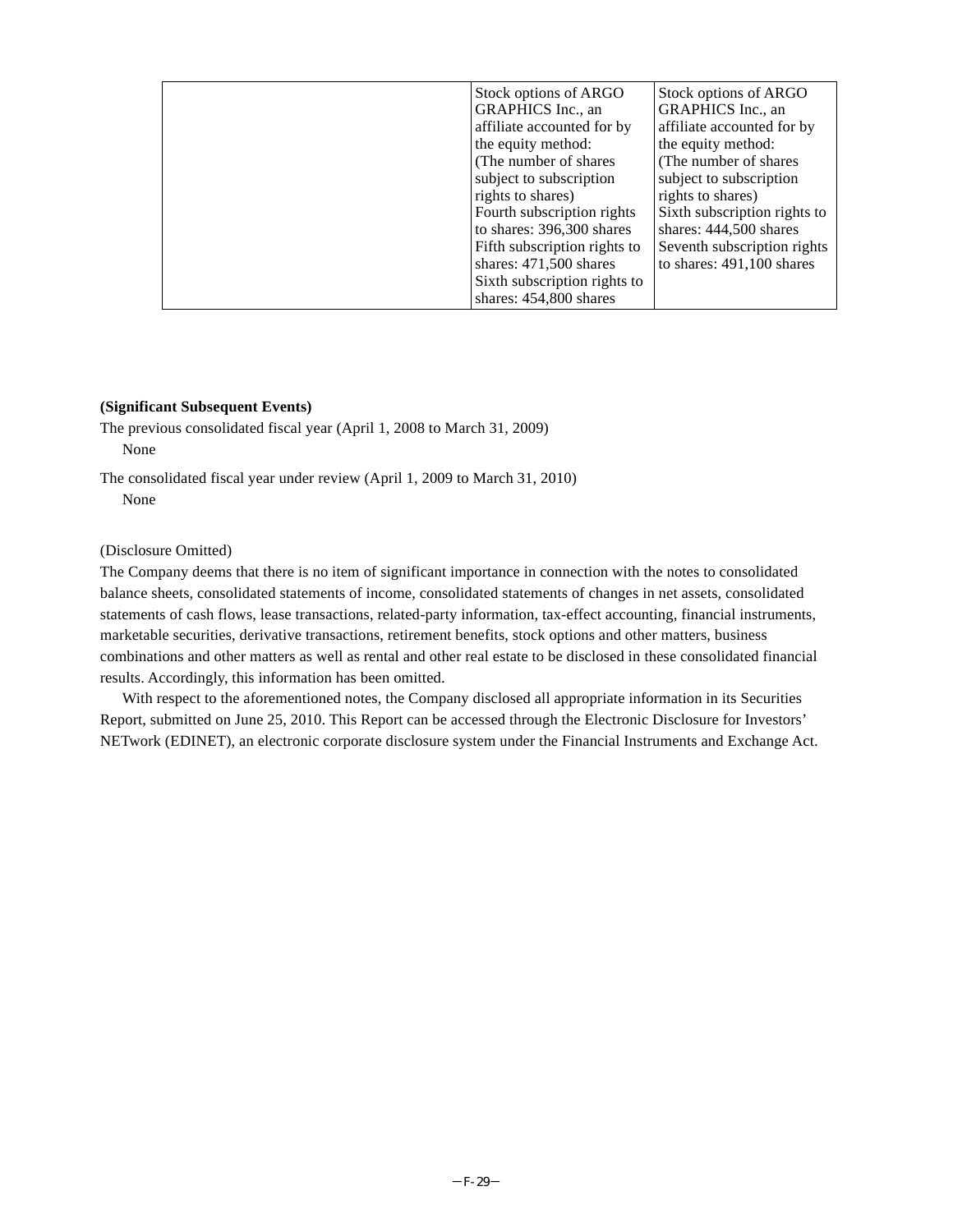# **5. Other**

# **(1) Production, Orders and Sales**

The SCS Group's Industrial Solutions, ERP Solutions and Platform Solutions sales results are presented as follows.

|                             | Fiscal Year 2008<br>(April 1, 2008 to March 31, 2009) (April 1, 2009 to March 31, 2010) | Fiscal Year 2009 | Increase / Decrease |                          |
|-----------------------------|-----------------------------------------------------------------------------------------|------------------|---------------------|--------------------------|
|                             | Amount                                                                                  | Amount           | Amount              | Y o Y<br>changes $(\% )$ |
| <b>Industrial Solutions</b> | 66,968                                                                                  | 62,329           | (4,639)             | (6.9)                    |
| <b>ERP</b> Solutions        | 16,440                                                                                  | 14,850           | (1,589)             | (9.7)                    |
| <b>Platform Solutions</b>   | 50.854                                                                                  | 50.137           | (717)               | (1.4)                    |
| Total                       | 134.263                                                                                 | 127.317          | (6,946)             | (5.2)                    |

(Unit: Millions of yen unless otherwise stated)

Notes: 1. Amounts are stated on the basis of sales prices.

2. Amounts are exclusive of consumption and related taxes.

Production results classified on a software development, information processing and packaged software and hardware sales basis are presented as follows.

# (a) Production Results

| (Unit: Millions of yen unless otherwise stated) |                                   |                                   |                     |                         |  |  |  |  |
|-------------------------------------------------|-----------------------------------|-----------------------------------|---------------------|-------------------------|--|--|--|--|
|                                                 | Fiscal Year 2008                  | Fiscal Year 2009                  | Increase / Decrease |                         |  |  |  |  |
|                                                 | (April 1, 2008 to March 31, 2009) | (April 1, 2009 to March 31, 2010) |                     |                         |  |  |  |  |
|                                                 | Amount                            | Amount                            | Amount              | Y o Y<br>changes $(\%)$ |  |  |  |  |
| Software                                        |                                   |                                   |                     |                         |  |  |  |  |
| Development                                     | 49,133                            | 43,230                            | (5,902)             | (12.0)                  |  |  |  |  |
| <b>Information Processing</b>                   | 35,746                            | 36,033                            | $+286$              | $+0.8$                  |  |  |  |  |
| Packaged<br>Software/Hardware                   | 49.379                            | 47,856                            | (1,522)             | (3.1)                   |  |  |  |  |
| Total                                           | 134,259                           | 127,120                           | (7, 138)            | (5.3)                   |  |  |  |  |

Notes: 1. Amounts are stated on the basis of sales prices.

2. Amounts are exclusive of consumption and related taxes.

# (b) Status of Orders

The status of software development orders for fiscal year 2009 is presented as follows.

| (Unit: Millions of yen unless otherwise stated) |                 |                   |                   |                     |                |  |  |
|-------------------------------------------------|-----------------|-------------------|-------------------|---------------------|----------------|--|--|
|                                                 |                 | Fiscal Year 2008  | Fiscal Year 2009  |                     |                |  |  |
|                                                 |                 | (April 1, 2008 to | (April 1, 2009 to | Increase / Decrease |                |  |  |
|                                                 |                 | March 31, 2009)   | March 31, 2010)   |                     |                |  |  |
|                                                 |                 | Amount            | Amount            | Amount              | Y o Y          |  |  |
|                                                 |                 |                   |                   |                     | changes $(\%)$ |  |  |
| Software<br>Development                         | Orders accepted | 50.248            | 44,593            | (5,655)             | (11.3)         |  |  |
|                                                 | Backlog         | 7.030             | 8.247             | $+1,216$            | $+17.3$        |  |  |

Notes: 1. Data for information processing and other activities is difficult to ascertain. Accordingly, this information has been omitted.

2. Amounts are exclusive of consumption and related taxes.